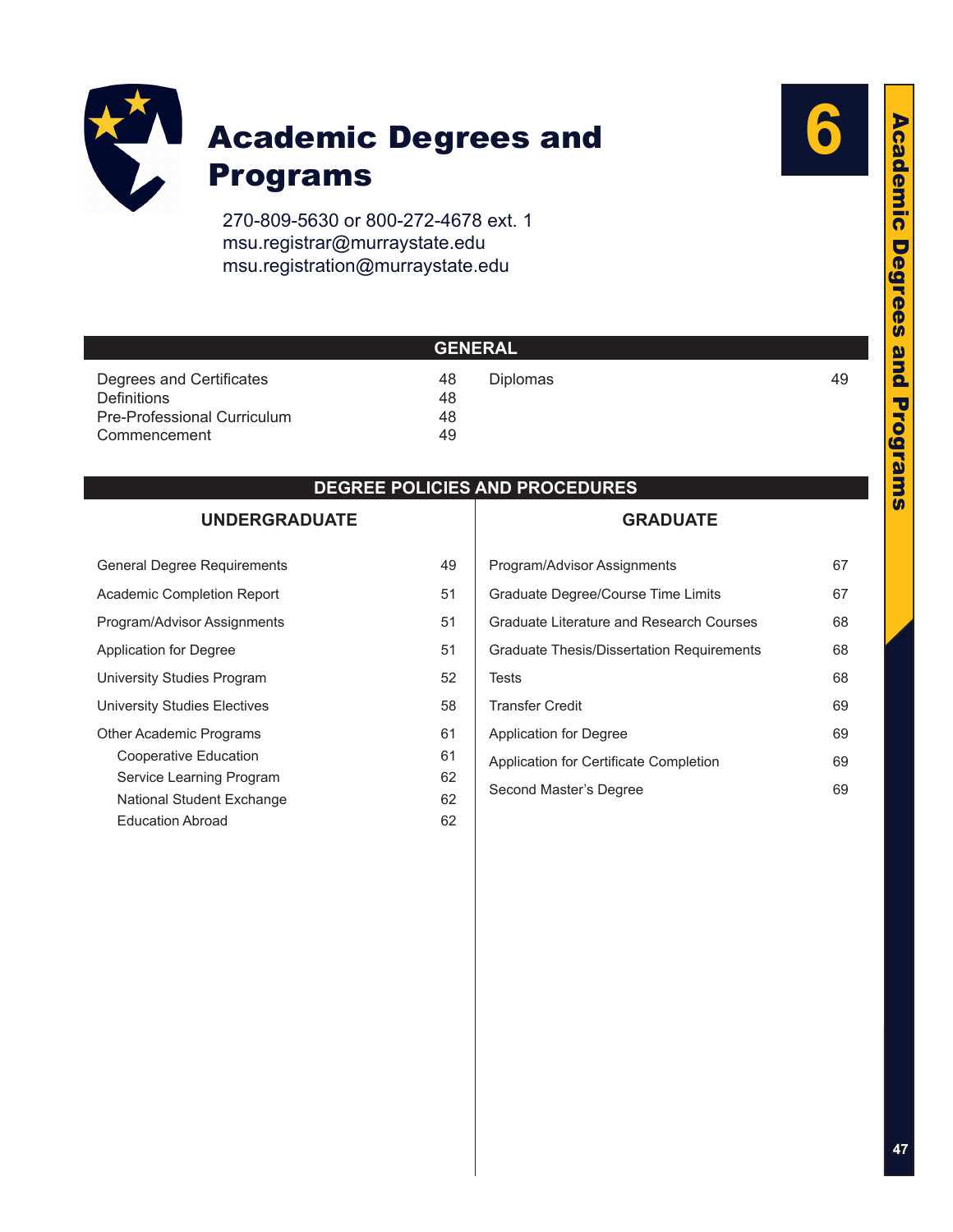#### <span id="page-1-0"></span>Degrees and Certificates

Murray State University confers the following degrees:

• **Associate:** Associate of Arts (A.A.) and Associate of Science (A.S.)

• **Baccalaureate:** Bachelor of Arts (B.A.), Bachelor of Arts in Business (B.A.B.), Bachelor of Fine Arts (B.F.A.), Bachelor of Integrated Studies (B.I.S.), Bachelor of Music (B.M.), Bachelor of Science (B.S.), Bachelor of Science in Agriculture (B.S.A.), Bachelor of Science in Business (B.S.B.), Bachelor of Science in Engineering (B.S.E.), Bachelor of Science in Nursing (B.S.N.), and Bachelor of Social Work (B.S.W.)

• **Master's:** Master of Arts (M.A.), Master of Arts in Education (M.A.Ed.), Master of Arts in Teaching (M.A.T.), Master of Business Administration (M.B.A.), Master of Fine Arts (M.F.A.), Master of Music Education (M.M.E.), Master of Public Administration (M.P.A.), Master of Science (M.S.), Master of Science in Athletic Training (M.S.A.T.), Master of Science in Information Systems (M.S.I.S.), and Master of Science in Nursing (M.S.N.)

- **Specialist:** Specialist in Education (Ed.S.)
- **Doctorate:** Doctor of Arts (D.A.), Doctor of Education (Ed.D.), Doctor of Nursing Practice (D.N.P.)
- **Certificate:** Please visit www.murraystate.edu for a complete list of certificates available.

#### **Definitions**

The University approved academic programs of study listed in the collegiate/school chapters in this *Academic Bulletin* are the only ones that may be declared by students eligible to follow this *Academic Bulletin*.

#### **Undergraduate**

Courses may not be shared between areas, majors, and minors. The minimum number of hours indicated below must be unduplicated for each.

• **Area:** An area is an approved program of study that requires a minimum of 48 hours of credit, 15 of which must be upper-level, in addition to University Studies courses, and can be completed in lieu of a major-minor combination.

• **Major:** A major is an approved program of study that requires a minimum of 30 semester hours of credit, 9 of which must be upperlevel, in addition to University Studies courses and must be accompanied by a unique minor or second major.

• **Minor:** A minor is an approved program of study of a minimum of 21 semester hours of credit, six of which must be upper-level, completed in conjunction with at least a major to apply toward a degree.

• **Collateral courses:** Courses that may be shared between areas, majors, and minors.

• **Core:** A set of courses that are common among all concentrations or tracks of a particular program of study. These courses may not be shared between areas, majors, and minors.

• **Concentration or Emphasis:** A set of courses that is unique to a specific track of study within a particular program. These courses cannot be shared between areas, majors, and minors.

• **Co-Requirement:** Courses that may be shared between areas, majors, and minors.

• **Support courses:** Courses that support the knowledge needed within the program of study. If the area/major or minor has more than the minimum number of required hours, support courses may be shared between areas, majors, and minors.

#### **Graduate**

• **Doctorate Degree:** Advanced degree of graduate study consisting of a minimum of 78 graduate hours of concentrated and approved coursework beyond a bachelor's degree.

• **Specialist Degree:** Advanced degree of study consisting of a minimum of 60 graduate hours of concentrated and approved coursework beyond a bachelor's degree.

• **Master's Program:** A graduate program is an approved program of study that requires a minimum of 30 graduate hours.

#### **Certificates**

Certificate programs are a specialized set of courses emphasizing a professional skill or knowledge base offered by Murray State University. Certificate programs enhance an existing degree discipline or provide additional educational background in a new field or profession. The requirements for admission vary by program and programs typically range from 12 to 21 credit hours. Successful completion of certificate program requirements will be posted to the student's transcript. The maximum completion time allowed is eight years from the start of certificate coursework. Certificate programs are neither degree programs nor teacher certification programs.

#### Program

The Council on Postsecondary Education (CPE) has defined certain terminology for portions of a program that vary by degree level.

- **Track:** A track is a set of courses designed to develop expertise within a major or area at the undergraduate level.
- **Concentration:** A concentration is a set of courses designed to develop expertise within a major or area at the master's level.

• **Specialization:** A specialization is a set of courses designed to develop expertise within a major at the doctoral level.

Tracks, Concentrations, and Specializations are noted on the academic transcript as "Concentration."

#### Pre-Professional Curricula

The university offers baccalaureate programs that serve as pre-professional curricula for the professional areas listed below. Students interested in the details of a specific program should consult with the advisor listed.

- **Architecture:** Kevin Perry, Institute of Engineering.
- **Dentistry:** Dr. Timothy Johnston or Dr. Gary ZeRuth, Department of Biological Sciences; Dr. Ricky Cox, Department of Chemistry.
- **Engineering:** Dr. Ted Thiede, Institute of Engineering.
- **Equine Chiropractic:** J.D. Van Hooser, Department of Animal and Equine Science.
- **Forensics:** Dr. Daniel Johnson, Department of Chemistry.
- **Law:** Dr. Alkatib Ihsan and Dr. Paul Foote, Department of Political Science and Sociology.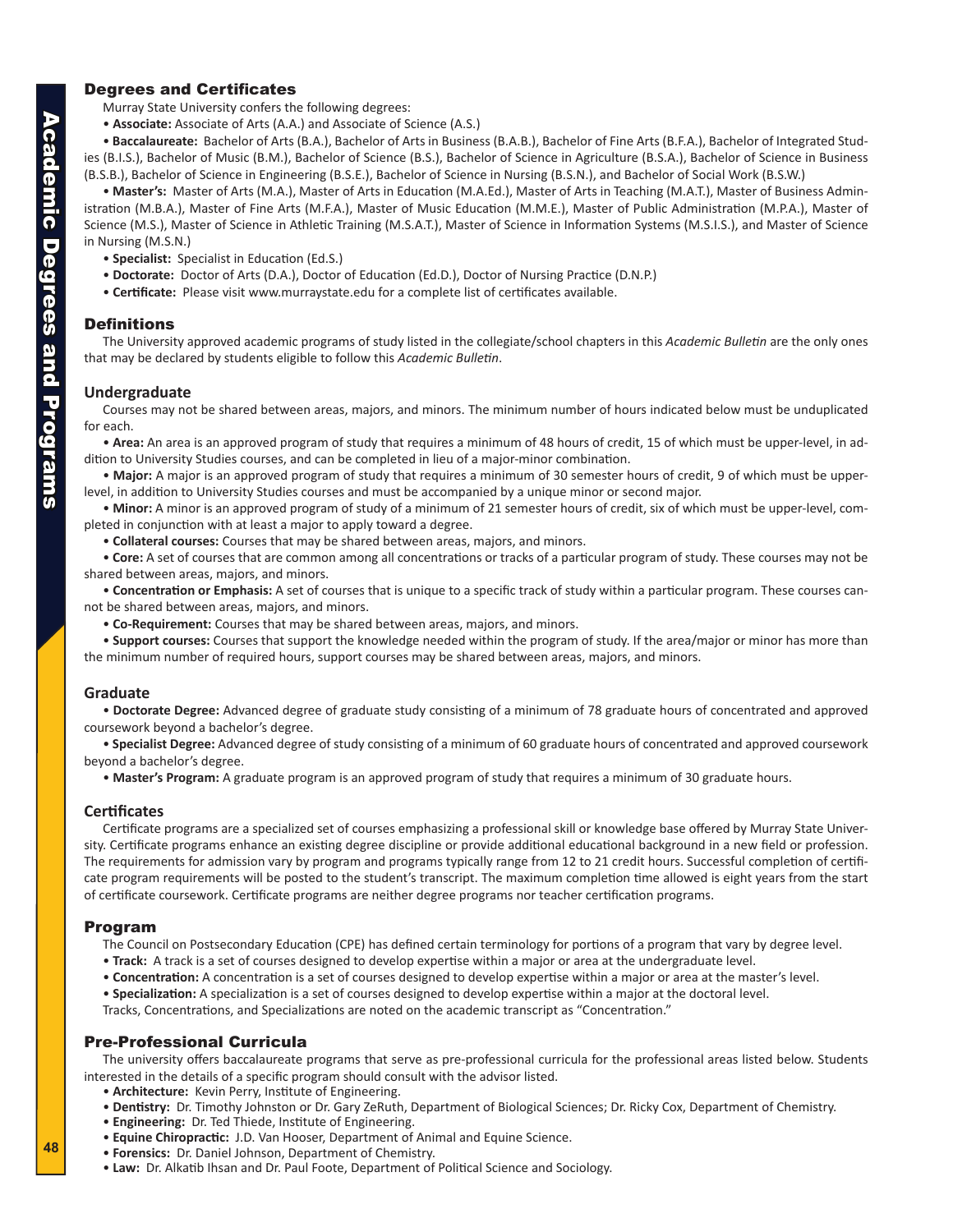- <span id="page-2-0"></span>• **Medicine:** Dr. David Canning, Department of Biological Sciences; Dr. Ricky Cox, Department of Chemistry.
- **Occupational Therapy:** Dr. Amelia Dodd, Department of Applied Health Sciences.
- **Optometry:** Dr. Sterling Wright, Department of Biological Sciences.
- **Pharmacy:** Dr. Gary ZeRuth, Department of Biological Sciences; Dr. Harry Fannin, Department of Chemistry.
- **Physical Therapy:** Dr. Terry Derting and Dr. Claire Fuller, Department of Biological Sciences; Dr. Amelia Dodd, Department of Applied Health Sciences.
- **Physician Assistant:** Dr. Chris Trzepacz, Department of Biological Sciences; Dr. Amelia Dodd, Department of Applied Health Sciences.
- **Pre-Health Professions:** Dr. Amelia Dodd, Department of Applied Health Sciences.
- **Speech-Language Pathology:** Susan Brown, Center for Communication Disorders.
- **Veterinary Medicine:** Dr. Terry Canerdy and Dr. William DeWees, Department of Veterinary Technology and PreVeterinary Medicine.

#### Commencement

A student must apply for graduation and be recommended for the degree to the Board of Regents of Murray State University before any degree is conferred. Graduation requirements for a student are defined by one specific *Academic Bulletin* (University Studies, area/major/ minor requirements must be from the same *Academic Bulletin*). Each *Academic Bulletin* expires in August of the seventh year from the year of publication. No student will be graduated under the requirements of an *Academic Bulletin* that has expired.

Formal commencement exercises are held at the end of the spring and fall semesters. August graduates are encouraged to participate in the December graduation ceremony of the same year. Academic honors for August graduates will appear only in the December program. Academic regalia is required and may be purchased at the University Store.

#### **Senior Salute**

Senior Salute is hosted by the University Store in the fall and spring semesters for students participating in that semester's upcoming commencement. Representatives from the Office of the Registrar, Bursar's Office, Financial Aid Office, MSU Graduate Education, Career Services Office, Alumni Association, and Grad Images are present to answer questions and help students with commencement regalia, invitations and other graduation questions.

#### Diplomas

Diplomas will be mailed to graduates after degrees are conferred. A student must have satisfied all debts to the university or the diploma will be held until the student's account is cleared. Associates, baccalaureate, masters and specialists diplomas are 11x14 inches and contain the name of the graduate (no nicknames), the degree received, and honors if applicable. Details about areas, majors, and minors appear on the academic record only. Doctoral diplomas are 12X17 inches and contain the name of the graduate (no nicknames) and the degree received.

#### UNDERGRADUATE DEGREE POLICIES AND PROCEDURES

#### General Degree Requirements

#### **Degree Credit**

The following courses **do not count** toward the credit hours required for graduation but **are included in calculating GPAs** (other courses may be added in the future): All ESL and CEC courses, courses in which a student earned a grade of *E* or *I*; multiple enrollments in a course that exceed the number of permissible attempts specified in the course description, and developmental courses listed in Mandatory Developmental Courses section later in this chapter. Refer to the Repeat Policy found in Academic Policies and Procedures. **The GPA that is calculated at the time a degree is conferred and recorded will not be changed by subsequent coursework, including repeated courses.** A grade of *I* must be changed within five weeks after the semester ends for students pending graduation; otherwise graduation will be delayed until the next semester, with the deadline of completing the work for the incomplete of October 15 for spring and summer *I* grades and March 15 for fall and winter *I* grades, whichever is applicable. Grades may not be changed after the degree is conferred.

The following courses **do not count** toward the credit hours required for graduation, and **are not included in GPA calculations**: audited courses, courses with a grade of *R* or *W*, courses approved for Academic Second Chance, and courses taken at another institution that are determined to be nontransferable.

#### **Residence Credit for Graduation**

Undergraduate residence credit is any academic credit awarded by Murray State University and placed on students' transcripts after they enroll with Murray State University. Nonresidence credit is any academic credit which Murray State accepts as transfer credit from another college or university, including credit through the National Student Exchange and the International Student Exchange programs. (See section on Transfer Credit.)

#### **Undergraduate Certificates**

A candidate for an undergraduate certificate must complete a minimum of 12 semester hours. A minimum of nine semester hours must be earned in residence at Murray State. The certificate candidate must have a grade point average of at least 2.00: (1) in all credits presented for the certificate program whether earned at Murray State or elsewhere (cumulative GPA); and (2) in all credits for the certificate program completed at Murray State. Graduation honors are not posted for certificate programs.

Undergraduate Certificates may be awarded: (1) prior to completion of a baccalaureate degree; (2) in the same semester as a baccalaureate degree; or (3) after a baccalaureate degree is awarded. Courses may be shared between an undergraduate certificate program and an area, major, or minor. Post-baccalaureate transfer work will not be posted to the student's academic record until the Undergraduate Certificate is conferred. Only the transfer work specifically required for the certificate will be posted.

All students seeking an undergraduate certificate must be appropriately admitted/readmitted to Murray State and must have the specific program plan pre-approved by the department chair and dean of the certificate program. Undergraduate courses do not expire; however, some certificate programs may have time limitations for specific courses within the program. The department has the right to reject courses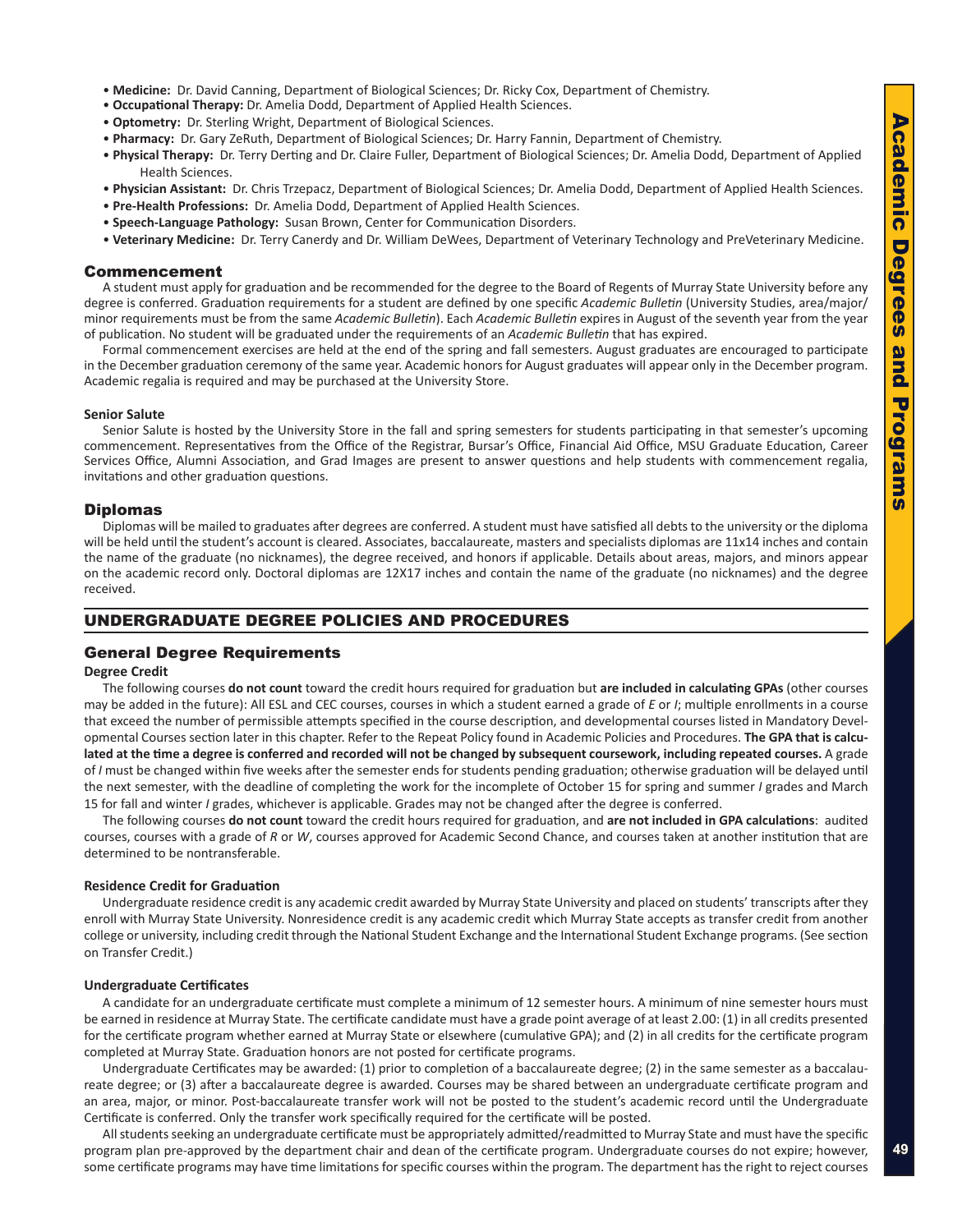if the courses were not completed within an appropriate time frame as determined by the academic department. Failure to seek approval in advance from these parties will likely result in the undergraduate certificate not being awarded.

The application for the Undergraduate Certificate Completion, available on *myGate*, and processing fee are due by May 1st (spring graduation), December 1st (fall graduation), or August 1st (summer graduation). Undergraduate Certificate Program forms must be completed by the appropriate undergraduate certificate program advisor and submitted to the Office of the Registrar prior to certificate conferral. After the student successfully completes all courses towards the certificate program, the certificate completion will be posted to the Murray State transcript. No document will be printed and/or mailed to the student.

#### **Associate Degree**

A candidate for an associate degree must complete a prescribed, planned specialty program with a minimum of 19 semester hours chosen from the University Studies component. The minimum amount of credit required for an associate degree is 60 semester hours. A minimum of 24 semester hours must be earned in residence at Murray State. The associate degree candidate must have a grade point average of at least 2.00: (1) in credits presented for graduation whether earned at Murray State or elsewhere (cumulative GPA); (2) in all credits completed at Murray State; and (3) in the courses completed for the planned specialty program. Graduation honors are not posted for associate degrees.

#### **Second Associate Degree**

A student who has earned or is seeking an associate degree from Murray State may earn a second associate degree in a different planned specialty program upon meeting course requirements for that degree and upon completing at least 24 additional hours in residence at Murray State, over and above requirements for the first degree. The student may be required to complete additional University Studies courses if they are specifically required for the intended second degree. Nine hours must be completed toward a new planned specialty program and GPA requirements are the same as required for the first associate degree.

All students seeking a second degree must apply for admission/re-admission to Murray State University and must have the specific program plan pre-approved by the department chair and dean of their new area or major and by the Office of the Registrar. Failure to seek approval in advance from these three parties will likely result in a second degree not being awarded as not all areas and majors will be possible for those seeking the second degree.

#### **Baccalaureate Degree**

A candidate for a baccalaureate degree must complete a minimum of 120 degree-applicable credit semester hours. A minimum of 40 hours must be earned in residence at Murray State. A candidate for the Bachelor of Integrated Studies degree will require 32 hours to be earned in residence at Murray State.

**At least 42 semester hours of the 120 hours required for a baccalaureate degree must be earned in courses at the 300-level or above (upper level courses); Bachelor of Integrated Studies requires at least 39 semester hours to be earned at the 300-level or above. Course credit level for transfer work is based on the course level at the sending institution (courses taken at a community college are lower-level credit). No more than six hours in cooperative education courses will apply toward minimum graduation requirements (some departments have further restrictions). Other courses with limits on their application toward graduation are so designated in their course descriptions.**

A student completing a degree in a field that is a non-AACSB accredited business program may not take more than 25 percent of the total hours required for that degree in any combination of the following business prefixes/courses: ACC, BUS, CIS, FIN, LSC, MGT, MKT, RES, or COM 340, COM 439, JMC 391, JMC 394, LST 240, LST 440, and POL 442.

All students seeking a baccalaureate degree must complete the University Studies requirements as outlined later in this chapter. **Transfer students should refer to the transfer section in** *Undergraduate Admissions* **of this** *Academic Bulletin* **for important information on University Studies courses.** Also, each candidate for a baccalaureate degree must complete either 1) an area; 2) a major plus a minor; 3) a major plus a second major; or 4) a major plus an area. Courses of an appropriate nature may apply toward University Studies requirements and either a major or a minor without additional courses being required in that major or minor. **A minimum of nine hours in the major(s), six hours in the minor(s), and 15 hours in the area(s), must be in upper-level courses.**

The baccalaureate degree candidate must have a GPA of at least 2.00: (1) in all credits presented for graduation whether earned at Murray State or elsewhere (cumulative GPA); (2) in all credits completed at Murray State; and (3) in the courses for each major, minor or area.

#### **Professional Degree Transfers**

A student who completes three years (90 semester hours) of appropriate pre-professional courses at Murray State and then enters an accredited professional school to pursue an advanced degree in dentistry, engineering, medicine, optometry, theology, or veterinary science may apply the courses from the first year of professional school (up to 32 semester hours) toward a Murray State baccalaureate degree. All MSU University Studies, departmental, and other graduation requirements must be met.

#### **Second Baccalaureate Degree**

Students who have earned or are seeking a baccalaureate degree may earn a second baccalaureate degree in a different major or area. The student must complete a minimum of 32 new semester hours in residence at Murray State University, exclusive of hours taken toward requirements of the first degree, including any specific departmental requirements, prerequisites, and co-requirements. A student completing a new major toward a second degree is not required to complete a new minor. Fifteen semester hours of upper-level courses must be earned in completion of the new area or major. The student may be required to complete additional University Studies courses if they are specifically required for the intended second major or area. Post-baccalaureate transfer work will not be posted to the student's academic record until their degree is conferred. Only the transfer coursework required for the second degree will be posted. The second baccalaureate degree candidate must have a GPA of at least 2.00: 1) in all credits present for graduation whether earned at Murray State or elsewhere (cumulative GPA); 2) in all credits presented for graduation that were completed at Murray State; and 3) in the courses for each major, minor, or area.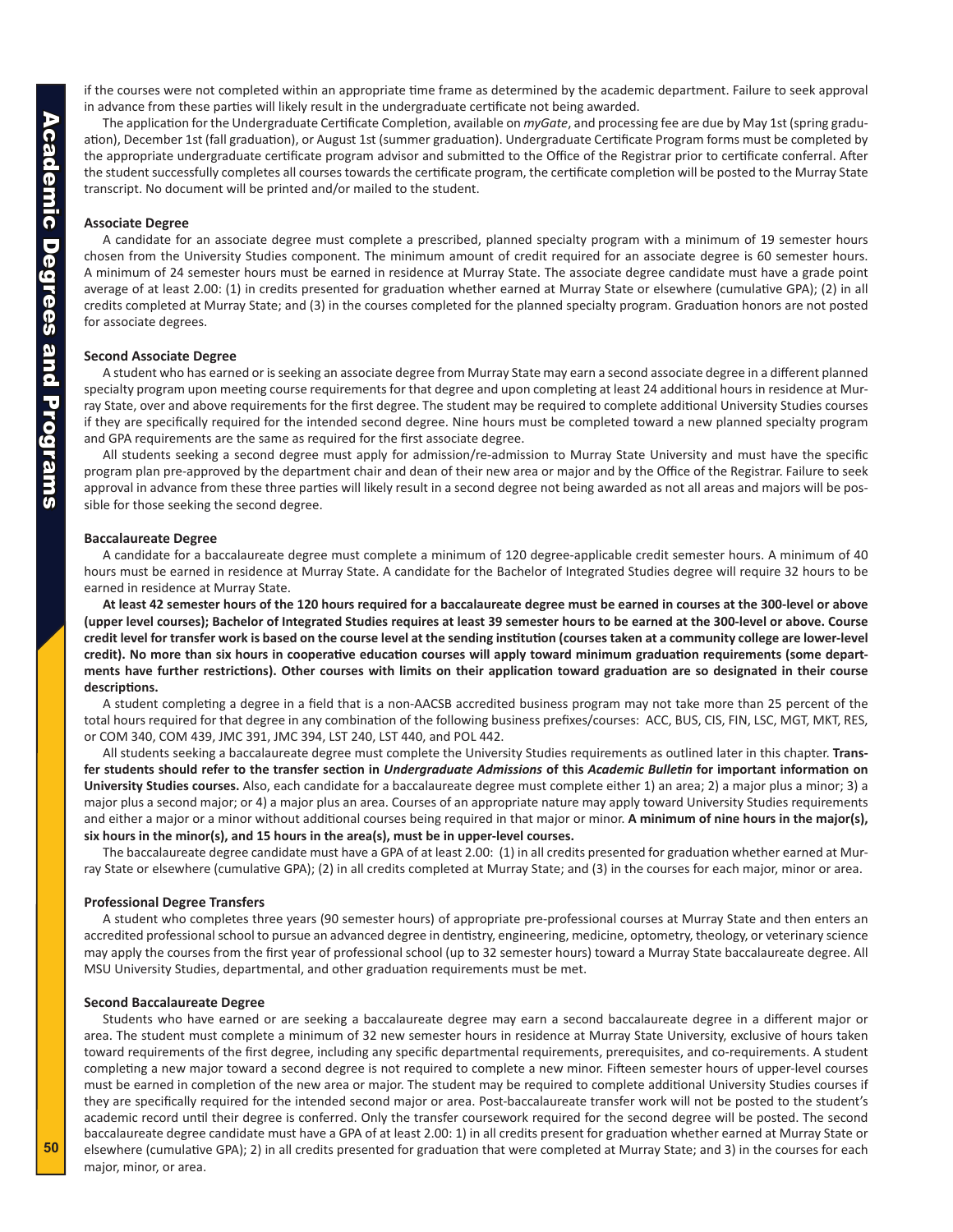<span id="page-4-0"></span>All students seeking a second degree must be appropriately admitted/readmitted to Murray State University and must have the specific program plan pre-approved by the department chair and dean of their new area or major and by the Office of the Registrar. Failure to seek approval in advance from these three parties will likely result in a second degree not being awarded as not all areas and majors will be possible for those seeking a second degree. The Bachelor of Integrated Studies degree is only available as a first baccalaureate degree.

See the *Academic Honors for Graduation* section in this chapter for information regarding academic honors for second degrees.

#### Academic Completion Report/RACR

The Racer Academic Completion Report (RACR) is available to undergraduate associate and baccalaureate students to describe the steps and courses needed to achieve a degree.

The RACR is available through *myGate* and should be used in conjunction with information from the student's advisor and the *Academic Bulletin* to ensure all graduation requirements are being met. "What-if" audits are also available through *myGate* for students to explore the requirements needed should they decide to change degree objectives or add/delete areas, majors, or minors.

**It is the student's responsibility to verify all requirements have been completed and to question any information they do not understand. The RACR is not available to graduate students or students seeking a second baccalaureate degree.** 

#### Program, Advisor and Catalog Assignments

Students are expected to confer regularly with their academic advisors in conjunction with reviewing their RACR prior to the actual time of registration each semester. Although the student advising program at Murray State University is specifically designed to assist students as they progress through a degree program, it is the responsibility of all students to be thoroughly familiar with the university's *Academic Bulletin*s, student handbook and all rules, regulations and requirements that apply to their programs of study, and decisions made in connection therewith are the sole responsibility of the student.

Each student is initially assigned an academic advisor based upon the major indicated by the student on his or her application for admission. Undergraduate students who have not declared a specific major are assigned to the Center for Academic Advising. After enrolling, a student may apply for a change of area, major, minor, advisor, or degree objective by filling out an undergraduate change of major/advisor form, which may be obtained from any department. To have a major changed, the student must be eligible for the degree level and major selected and meet admission requirements for that program, if applicable. If approved, a faculty member in the department of the new major will be assigned as his/her advisor, the Office of the Registrar will be notified of the change, and all records will be updated. Current information about a student's area, major, or minor can be found on *myGate*. Departments reserve the right to require the most current catalog requirements of students switching to a new major. Students who were admitted to Murray State as non-degree seeking will have to complete the admission process to change to degree-seeking.

**Students are assigned to the latest** *Academic Bulletin* **(catalog) in effect at the time they apply for admission but may choose to move to a more current** *Academic Bulletin* **or be required to move to a more current** *Academic Bulletin* **if they change majors. Students who are re-admitted or transferring to Murray State may declare any active** *Academic Bulletin* **since their initial enrollment at any accredited institution. The students will have the same catalog year for their degree, area/major, and/or minor.**

#### Application for Degree

Degrees are awarded in December, May, and August. Students must apply for graduation and pay a degree fee via *myGate*. Students planning to graduate in December must apply by April 1; May graduates must apply by November 1; and August graduates must apply by March 1. (See deadlines listed on *myGate* for specific dates.)

A summary of graduation status is furnished to the student and advisor by the Office of the Registrar via mail. All subsequent communication regarding graduation status and outstanding degree requirements will be sent to the student and advisor through MSU email only. If the student does not meet graduation requirements, the application will automatically be moved to the next graduation term. Should the student fail to meet the degree requirements by the deadline for that graduation term, the student's name will be removed from the pending graduation list. It will then be the student's responsibility to submit a NEW Graduation Application via *myGate* by the deadline for the term in which the student plans to graduate. The new application will result in another degree fee.

Degree Applications may be submitted after the published deadline ONLY with prior approval of the Office of the Registrar. An additional late fee will be required.

#### **Academic Honors for Graduation**

Baccalaureate degree candidates are considered for graduation honors if they have earned a minimum of 40 semester hours in residence at Murray State University and also must have earned the required GPA indicated: 1) on Murray State course work alone, and 2) overall including transfer work. The honors distinctions are: Summa cum laude — minimum of 3.80; Magna cum laude — 3.60 - 3.79; and Cum laude — 3.40 - 3.59. (**NOTE:** The Grade Point Average required to achieve Cum laude increased to 3.40 effective fall 2015.)

Students will have their honor status published and announced at the appropriate Commencement ceremony. Honors cords may be purchased at the University Store.

Honors that appear in the commencement program are calculated at the end of the previous semester. Honors printed on the diploma and academic record will reflect the final GPA after all degree requirements have been met. Honors distinction is based on the current *Academic Bulletin* requirements, not individual students' catalogs.

Press release forms are available in the University Communications Office for students to submit to local news media outlets.

#### **Second Degree Honors**

Students seeking an honors designation for their second degree must follow the honors requirements for a first degree, including the completion of a total of 40 new hours in residence at Murray State and have earned the required GPA indicated in the Academic Honors for Graduation section. Only courses used to satisfy the new degree requirements are included for second degree honors calculations.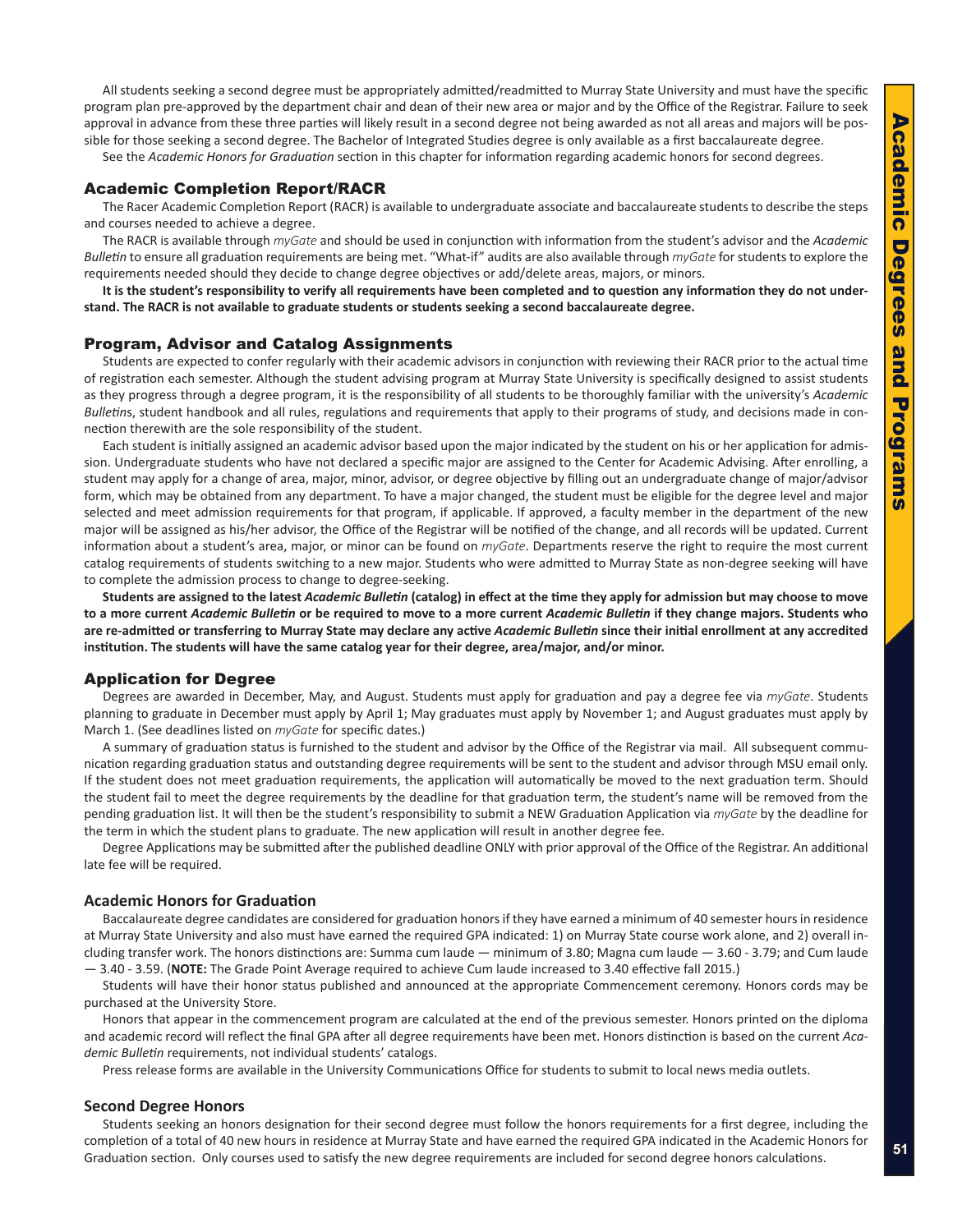#### <span id="page-5-0"></span>**Departmental Requirements**

Individual departments, with the appropriate university approval, may set admission or graduation standards which are higher (but not lower) than the minimum university-wide standards. It shall be the responsibility of the department to inform students of these more stringent requirements, to publish them in the *Academic Bulletin*, and to monitor their completion.

#### **Graduation Rate**

Information on Murray State University's graduation rate for entering freshmen is available at www.murraystate.edu/headermenu/administration/officeofinstitutionalresearch/msustudentdata.aspx.

#### University Studies Program

Murray State's University Studies program is based on an interdisciplinary approach that reinforces the *Characteristics of the MSU Graduate*. The program relies on a thematic structure that places emphasis on the connectedness of learning, rather than on the more traditional discipline-centered approach to knowledge. University Studies, for example, sets the stage for helping students learn how to communicate in the twenty-first century by requiring all students to take COM 161 Public Speaking as well as the four-hour ENG 105 course in Critical Reading, Writing, and Inquiry. In addition, all academic majors have designated writing and technology intensive courses within their programs so that students will continue to write throughout their academic careers.

Courses within the program encourage students to understand the ways in which important ideas straddle many disciplines, and to experience and value the unique lens of each one. Students learn to think independently and creatively while applying sound standards of information gathering, analysis, and evaluation to reach logical decisions. These foundational approaches provide the basis for students to write well and to speak clearly and coherently.

Through a broad array of course selections in mathematics and the physical and life sciences, Murray State University undergraduates will become familiar with the roles and applications of science and technology for imagining solutions of the problems facing a complex and changing world. In addition, students will gain a critical understanding of the world's historical, literary, philosophical, and artistic traditions. To ensure this dynamic perspective, students are required to take a 200-level World Civilization course to compliment the required sophomore-level Humanities course. To emphasize the importance of developing cross-cultural awareness, knowledge of a second world language holds a key place in all B.A. degrees awarded at Murray State; and taking a course in a modern language is also an option for the B.S. degrees.

In other thematic categories, students will be able to select from among a number of courses that will help them to better understand the complexity of cultural diversity, of competing economic and political systems, and of complex moral and ethical issues in our increasingly interconnected world. Learning how to live an ethical life and to assume social responsibility are also built into the program through a number of selected courses in another thematic area.

Certain programs may require specific University Studies courses to be completed in order to meet program requirements. These specifically required University Studies courses apply toward the number of credits for the program and are reflected in the program grade point average.

**Transfer students should refer to the section on transfer of credits in Undergraduate Admissions for important additional University Studies information as they may not be required to complete all of the courses specified below.**

#### **English Composition Registration**

Students fulfill a portion of the Oral and Written Communication category of University Studies by the successful completion of ENG 105 Critical Reading, Writing, and Inquiry. Because ENG 105 is a prerequisite for subsequent University Studies requirements, students should enroll in the course during their first year. Students qualify for ENG 105 on the basis of credits earned or the English sub score of the ACT examination. Students with ACT English score of 18 or above and an ACT Reading score of 20 or above may enroll in ENG 105. Students with an ACT English score of 17 or below or an ACT Reading score of 19 or below are required to enroll in and successfully complete ENG 096 and/or REA 096 and ESS 120 prior to taking ENG 105. Refer to the ENG 105 course description. International students admitted unconditionally may register for ENG 105.

Composition credit may also be earned through the Advanced Placement Program. A score of 3 on the AP English Language/Composition exam or on the English Literature exam will give the student credit for ENG 101 (3 hours), but the student must still complete ENG 105. A score of 4 or 5 on these exams will give the student credit for ENG 105.

ENG 101 credit will be granted for a CLEP English general exam score report of at least 50 or an English subject exam score report of at least 50. NOTE: Students who have completed both ENG 101 and 102 have satisfied the ENG 105 requirement. Transfer students who have completed the first-year writing requirement at another university should see the composition coordinator about satisfying the ENG 105 requirement.

#### **Mandatory Developmental Courses**

All Kentucky state-supported colleges and universities are required by the Council on Postsecondary Education to enroll freshmen in a subject-specific developmental course when the student's ACT/SAT scores do not meet minimum standards. Refer to *Undergraduate Admissions* for requirements.

**NOTE: Credit earned in ENG 095, ENG 096, MAT 095, MAT 096, MAT 097, REA 095, REA 096 or MUS 097 does not apply toward the hours required for graduation but letter grades received in the appropriate classes will count in a student's grade point average. Other courses can be added in the future. Developmental credit earned at another institution but is considered non-transferrable at Murray State or is transferred with 0 credit hours cannot be used as a repeat of a prior Murray State course.**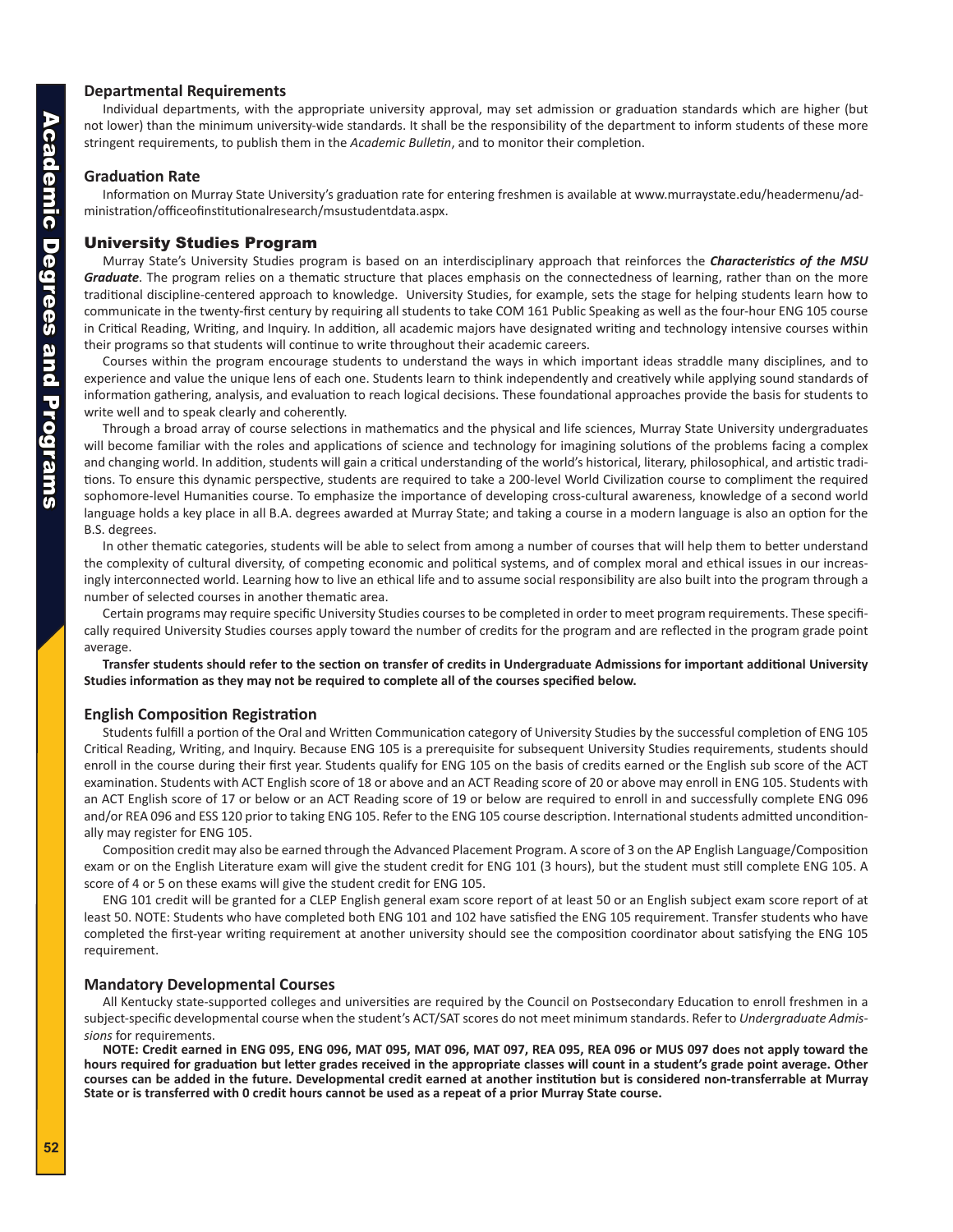# **Academic Degrees** Academic Degrees and Programs and Programs

#### **Bachelor of Arts (B.A.)**

| All Bachelor of Arts degree candidates should follow the course of University Studies instruction indicated below.                                                                                                                               |
|--------------------------------------------------------------------------------------------------------------------------------------------------------------------------------------------------------------------------------------------------|
| COM 161 [or HON 165] - 3 hours<br>ENG 105 [or ENG 150] - 4 hours                                                                                                                                                                                 |
| Global Awareness, Cultural Diversity, and the World's Artistic Traditions 9<br>Modern language courses (single language), attaining a 202-level proficiency - 6 hours <sup>1</sup><br>One University Studies elective in this category - 3 hours |
| One University Studies science course with lab-4-5 hours<br>One University Studies mathematics course-3-5 hours                                                                                                                                  |
| One Ethics, Social Responsibility and Civic Engagement category course - 3 hours<br>One Social Science category course - 3 hours                                                                                                                 |
| CIV 201 or CIV 202 [or HON 201 or 202] - 3 hours<br>HUM 211 [or HON 251] - 3 hours<br>One University Studies elective in this category - 3 hours                                                                                                 |
| Choose from the list of University Studies electives                                                                                                                                                                                             |

1 To reach proficiency at the 202-level, a student may have to complete up to six hours of 100-level prerequisites. **NOTE:** Specifically required University Studies courses may be required for certain degrees or programs.

#### **Bachelor of Science (B.S., B.S.A., B.S.E., B.S.N., B.S.W.)**

#### **University Studies Requirements.................................................................38-43 hours** All Bachelor of Science degree candidates should follow the course of University Studies instruction indicated below.

| COM 161 [or HON 165] - 3 hours<br>ENG 105 [or ENG 150] - 4 hours                                                                                                                    |  |
|-------------------------------------------------------------------------------------------------------------------------------------------------------------------------------------|--|
| Global Awareness, Cultural Diversity, and the World's Artistic Traditions 3<br>One University Studies elective in this category - 3 hours                                           |  |
| One University Studies science course with lab-4-5 hours<br>One University Studies mathematics course -3-5 hours<br>One University Studies science or mathematics course -3-5 hours |  |
| One Ethics, Social Responsibility and Civic Engagement category course - 3 hours<br>One Social Science category course - 3 hours                                                    |  |
| CIV 201 or CIV 202 [or HON 201 or 202] - 3 hours<br>HUM 211 [or HON 251] - 3 hours                                                                                                  |  |
| Choose from the list of University Studies electives.                                                                                                                               |  |

**NOTE:** Specifically required University Studies courses may be required for certain degrees or programs.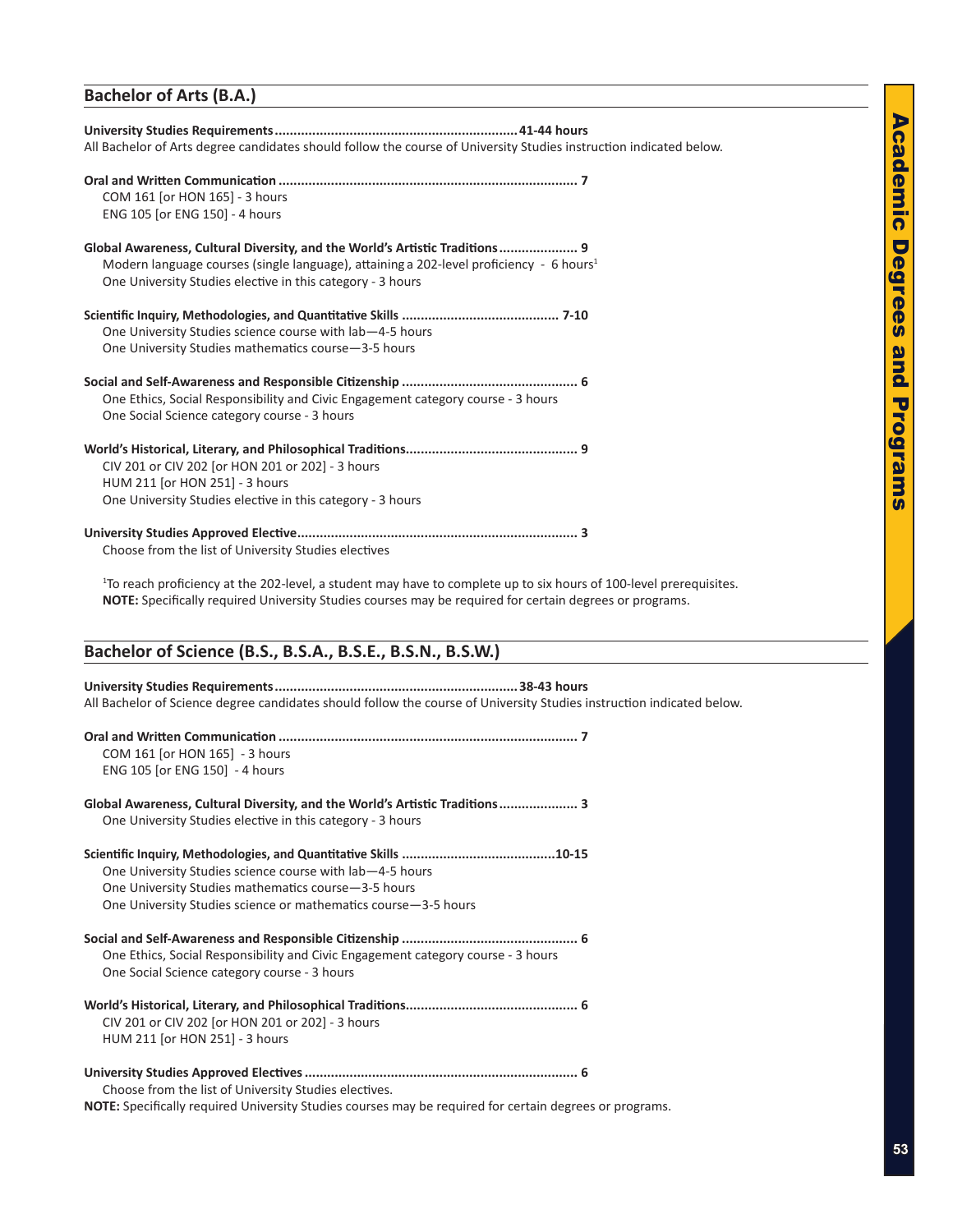#### **Bachelor of Arts in Business (B.A.B.)**

| All Bachelor of Arts in Business degree candidates should follow the course of University Studies instruction indicated below.                                                                                                                   |
|--------------------------------------------------------------------------------------------------------------------------------------------------------------------------------------------------------------------------------------------------|
| COM 161 [or HON 165] - 3 hours<br>ENG 105 [or ENG 150] with a grade of C or better - 4 hours                                                                                                                                                     |
| Global Awareness, Cultural Diversity, and the World's Artistic Traditions 9<br>Modern language courses (single language), attaining a 202-level proficiency - 6 hours <sup>1</sup><br>One University Studies elective in this category - 3 hours |
| One University Studies science course with lab-4-5 hours<br>One University Studies math or science course-3-5 hours<br>MAT 220 or MAT 250-3-5 hours                                                                                              |
| One Ethics, Social Responsibility and Civic Engagement category course - 3 hours<br>ECO 230 - 3 hours                                                                                                                                            |
| CIV 201 or CIV 202 [or HON 201 or 202] - 3 hours<br>HUM 211 [or HON 251] - 3 hours                                                                                                                                                               |
| <b>CSC 199 - 3 hours</b><br>ECO 231 - 3 hours                                                                                                                                                                                                    |
| <sup>1</sup> To reach proficiency at the 202-level, a student may have to complete up to six hours of 100-level prerequisites.<br>NOTE: Specifically required University Studies courses may be required for certain degrees or programs.        |
| <b>Bachelor of Science in Business (B.S.B.)</b>                                                                                                                                                                                                  |
| All Bachelor of Science in Business degree candidates should follow the course of University Studies instruction indicated below.                                                                                                                |
| COM 161 [or HON 165] - 3 hours<br>ENG 105 [or ENG 150] with a grade of C or better - 4 hours                                                                                                                                                     |
| Global Awareness, Cultural Diversity, and the World's Artistic Traditions 3<br>One University Studies elective course in this category - 3 hours                                                                                                 |
| One University Studies science course with lab-4-5 hours<br>One University Studies math or science course-3-5 hours<br>MAT 220 or MAT 250-3-5 hours                                                                                              |
| One Ethics, Social Responsibility and Civic Engagement category course - 3 hours<br>ECO 230 - 3 hours                                                                                                                                            |
|                                                                                                                                                                                                                                                  |

CIV 201 or CIV 202 [or HON 201 or 202] - 3 hours HUM 211 [or HON 251] - 3 hours

**University Studies Electives......................................................................................... 6** CSC 199 - 3 hours

ECO 231 - 3 hours

**NOTE:** Specifically required University Studies courses may be required for certain degrees or programs.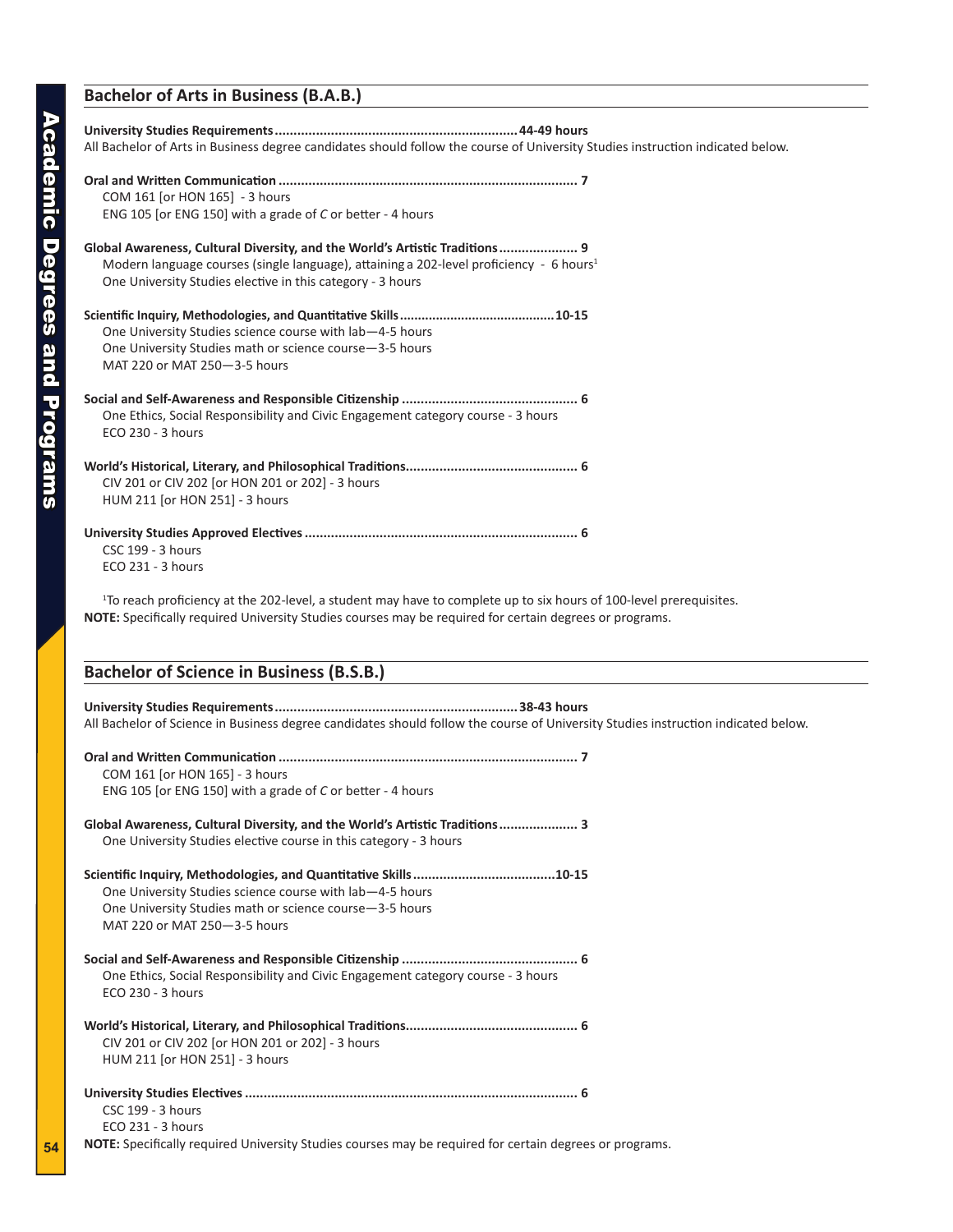#### **Bachelor of Fine Arts (B.F.A.) Art Tracks**

| All Bachelor of Fine Arts, art degree candidates should follow the course of University Studies instruction indicated below.                                                                                                                     |
|--------------------------------------------------------------------------------------------------------------------------------------------------------------------------------------------------------------------------------------------------|
| COM 161 [or HON 165] - 3 hours<br>ENG 105 [or ENG 105] - 4 hours                                                                                                                                                                                 |
| Global Awareness, Cultural Diversity, and the World's Artistic Traditions 3<br>ART 211 or ART 213 - 3 hours                                                                                                                                      |
| Scientific Inquiry, Methodologies, and Quantitative Skills7-10<br>One University Studies science course with lab-4-5 hours<br>One University Studies mathematics course-3-5 hours                                                                |
| One Ethics, Social Responsibility and Civic Engagement category course - 3 hours<br>One Social Science category course - 3 hours                                                                                                                 |
| CIV 201 or CIV 202 [or HON 201 or 202] - 3 hours<br>HUM 211 [or HON 251] - 3 hours                                                                                                                                                               |
| <b>ART 212 - 3 hours</b><br>One elective from the list of University Studies electives - 3 hours<br>NOTE: Specifically required University Studies courses may be required for certain degrees or programs.                                      |
| <b>Bachelor of Fine Arts (B.F.A.)</b>                                                                                                                                                                                                            |
| <b>Creative Writing Tracks</b>                                                                                                                                                                                                                   |
| All Bachelor of Fine Arts, creative writing degree candidates should follow the course of University Studies instruction indicated below.                                                                                                        |
| COM 161 [or HON 165] - 3 hours<br>ENG 105 [or ENG 150] - 4 hours                                                                                                                                                                                 |
| Global Awareness, Cultural Diversity, and the World's Artistic Traditions 9<br>Modern language courses (single language), attaining a 202-level proficiency - 6 hours <sup>1</sup><br>One University Studies elective in this category - 3 hours |
|                                                                                                                                                                                                                                                  |
| One University Studies science course with lab-4-5 hours<br>One University Studies mathematics course-3-5 hours                                                                                                                                  |
| One Ethics, Social Responsibility and Civic Engagement category course - 3 hours<br>One Social Science category course - 3 hours                                                                                                                 |
| CIV 201 or CIV 202 [or HON 201 or 202] - 3 hours<br>HUM 211 [or HON 251] - 3 hours<br>One University Studies elective in this category - 3 hours                                                                                                 |

One elective from the list of University Studies electives - 3 hours

1 To reach proficiency at the 202-level, a student may have to complete up to six hours of 100-level prerequisites. **NOTE:** Specifically required University Studies courses may be required for certain degrees or programs.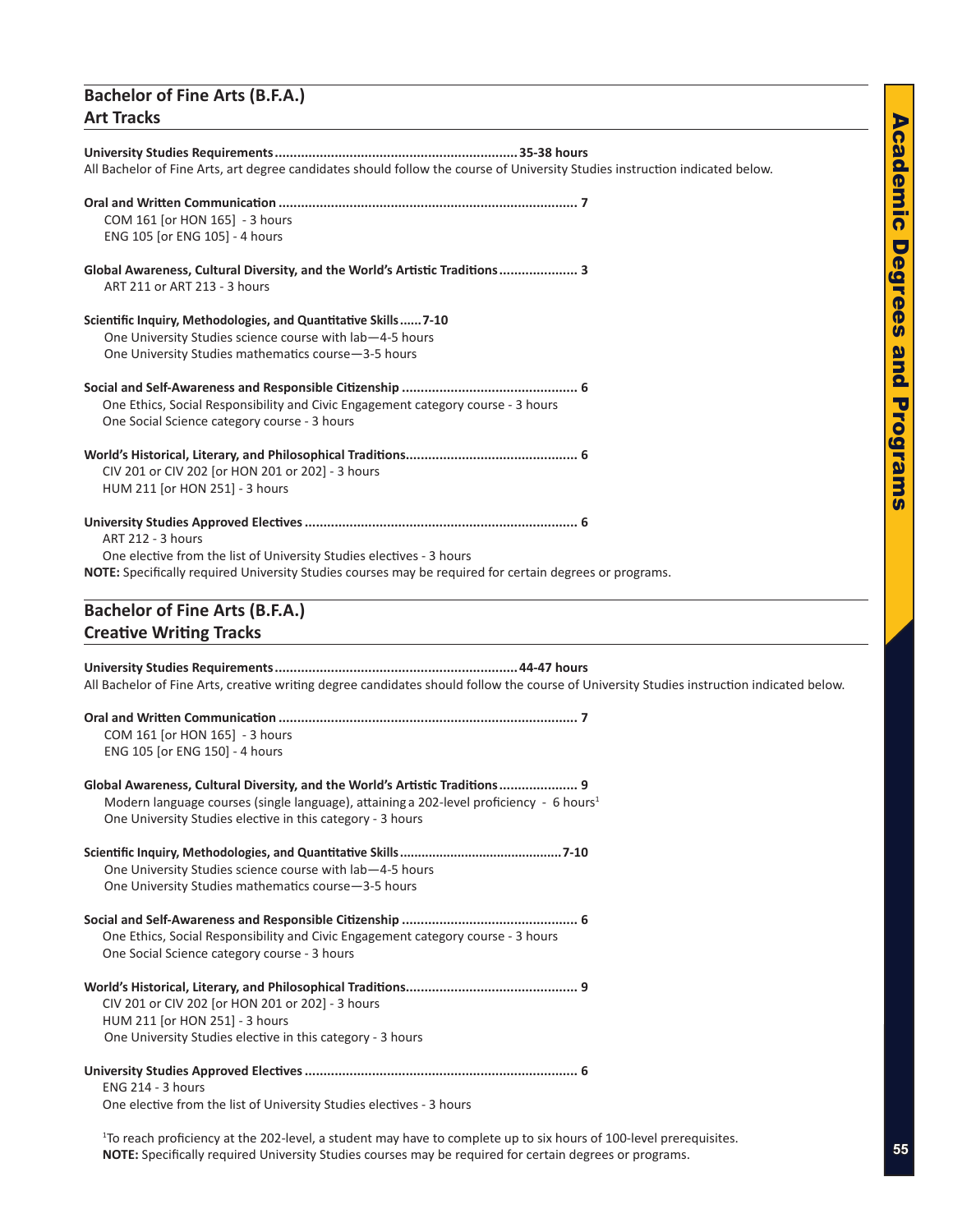#### **Bachelor of Music (B.M.) Certification and Composition Tracks**

| All Bachelor of Music degree candidates should follow the course of University Studies instruction indicated below.                                                                                                                                        |
|------------------------------------------------------------------------------------------------------------------------------------------------------------------------------------------------------------------------------------------------------------|
| COM 161 [or HON 165] - 3 hours<br>ENG 105 [or ENG 150] - 4 hours                                                                                                                                                                                           |
| Global Awareness, Cultural Diversity, and the World's Artistic Traditions 6<br>One course from the following: ART 105, 121, 211 or 212 - 3 hours<br>One University Studies elective course in this category - 3 hours                                      |
| One University Studies science course with lab - 4 hours<br>One University Studies mathematics course - 3 hours                                                                                                                                            |
| EDP 260 - 3 hours<br>One Ethics, Social Responsibility and Civic Engagement category course - 3 hours<br>One Social Science category course - 3 hours                                                                                                      |
| CIV 201 or CIV 202 [or HON 201 or 202] - 3 hours<br>HUM 211 [or HON 251] - 3 hours<br>NOTE: Specifically required University Studies courses may be required for certain degrees or programs.                                                              |
| <b>Bachelor of Music (B.M.)</b>                                                                                                                                                                                                                            |
| <b>Performance Track</b>                                                                                                                                                                                                                                   |
| All Bachelor of Music degree candidates should follow the course of University Studies instruction indicated below.                                                                                                                                        |
| COM 161 [or HON 165] - 3 hours<br>ENG 105 [or ENG 150] - 4 hours                                                                                                                                                                                           |
| Global Awareness, Cultural Diversity, and the World's Artistic Traditions 6<br>Modern language courses (single language), attaining a 202-level proficiency - 6 hours <sup>1</sup><br>For future graduate study in music, German or French is recommended. |
| One University Studies science course with lab - 4 hours<br>One University Studies mathematics course - 3 hours                                                                                                                                            |
| One Ethics, Social Responsibility and Civic Engagement category course - 3 hours<br>One social science category course - 3 hours                                                                                                                           |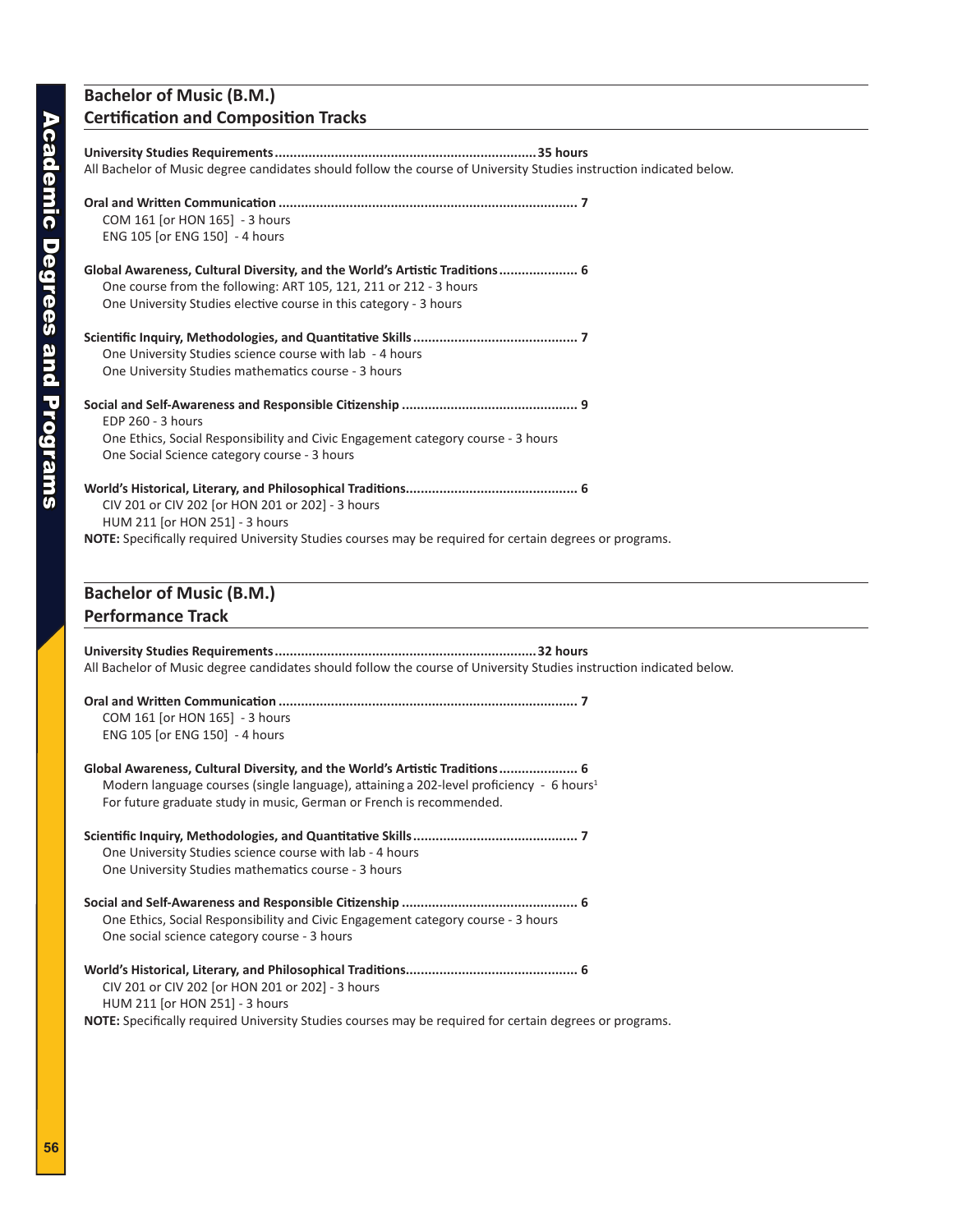## Academic Degrees and Programs **Academic Degrees** pue **Programs**

#### **Associate Degrees (A.A., A.S.)**

A variety of programs of study leading to associate degrees are offered through several colleges. Please see the appropriate collegiate/ school section of this *Academic Bulletin* for additional details.

Students enrolled in associate degree programs have the same privileges as other undergraduate students. Students are eligible for financial aid in the form of grants, loans, or work study, and in some cases are eligible to apply their work taken at Murray State toward a baccalaureate degree. Entrance requirements for associate degree students are the same as those that apply to other undergraduate students.

| See University Studies Electives below for course listing.                  |
|-----------------------------------------------------------------------------|
| COM 161 [or HON 165] - 3 hours<br>ENG 105 [or ENG 150] - 4 hours            |
| Global Awareness, Cultural Diversity, and the World's Artistic Traditions 3 |
|                                                                             |
| Social and Self-Awareness and Responsible Citizenship                       |
|                                                                             |

#### **Undeclared Majors**

During the freshman and sophomore years, students will enroll in university studies courses that are required for all Murray State graduates. While completing these essential and valuable courses, students will explore their interests and strengths and decide which major is best. Undeclared majors enroll in a first year transitions course to help them make connections on campus and understand the effort and commitment it takes to be a successful college student. Undeclared majors are advised by professional advisors.

At Murray State University, a student is required to declare an area/major by the time a minimum of 45 credit hours are earned. If 15 credit hours are successfully completed each semester, the student should declare a major no later than the first semester of their sophomore year.

*Note: Specifically required University Studies courses may be required for certain degrees or programs.*

| All Bachelor of Science degree candidates should follow the course of University Studies instruction indicated below.                                                              |
|------------------------------------------------------------------------------------------------------------------------------------------------------------------------------------|
| COM 161 [or HON 165] - 3 hours<br>ENG 105 [or ENG 150] - 4 hours                                                                                                                   |
| Global Awareness, Cultural Diversity, and the World's Artistic Traditions 3<br>One University Studies elective in this category - 3 hours                                          |
| One University Studies science course with lab-4-5 hours<br>One University Studies mathematics course-3-5 hours<br>One University Studies science or mathematics course -3-5 hours |
| One Ethics, Social Responsibility and Civic Engagement category course - 3 hours<br>One Social Science category course - 3 hours                                                   |
| CIV 201 or CIV 202 [or HON 201 or 202] - 3 hours<br>HUM 211 [or HON 251] - 3 hours                                                                                                 |
| Choose from the list of University Studies courses.                                                                                                                                |

While advisors support exploration of majors and taking time to make educated decisions, declaring a major clears the way for a student to 1) start taking courses specific to the declared major; 2) connect with students and faculty in the major; 3) participate in field-related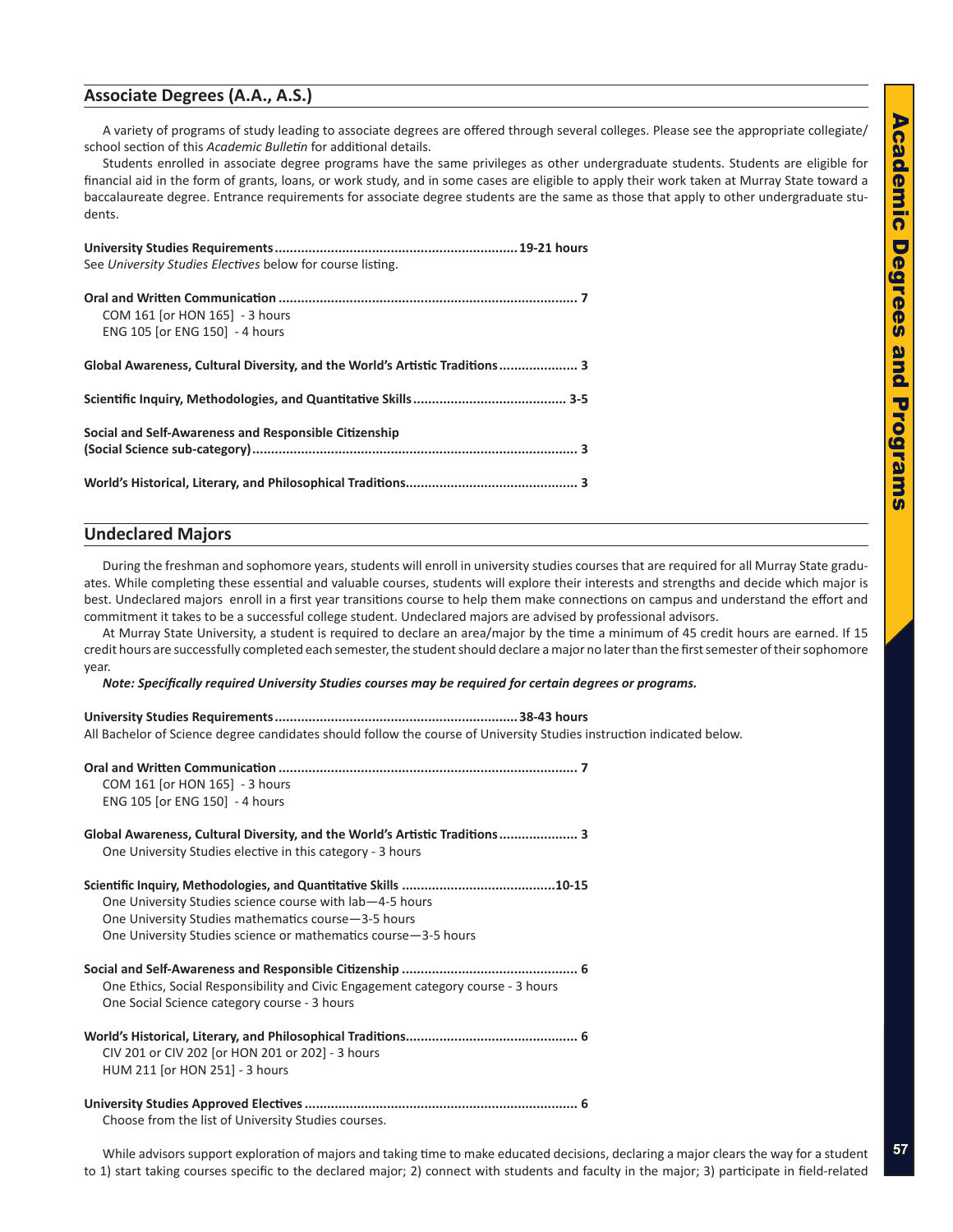<span id="page-11-0"></span>internships and study abroad opportunities; and 4) be eligible for field-related scholarship opportunities. Making this educated decision early in the college career will save time and money.

Students can make an educated decision through self-assessments; discussions with faculty or people working in careers of interest; involvement in on-campus clubs or organizations; and participating in internships, student exchanges, and study abroad opportunities.

These websites can help explore majors and careers:

- Career Services: www.murraystate.edu/careerservices
- What Can I Do With This Major?: www.whatcanidowiththismajor.com/major/majors/
- My Next Move: www.mynextmove.org/
- Occupational Outlook Handbook: www.bls.gov/ooh/

#### University Studies Electives

The courses listed below are approved as electives for the University Studies curriculum. This list may be revised as the University Studies Committee considers proposals for courses to be included in the curriculum. Check course descriptions for specific limitations or prerequisites. Only students admitted to the Honors College may enroll in HON prefix courses, including ENG 150 Honors English.

#### **Oral and Written Communication**

| <b>CHN</b> | 101 |                                               |
|------------|-----|-----------------------------------------------|
| <b>CHN</b> | 102 |                                               |
| <b>CHN</b> | 201 |                                               |
| <b>CHN</b> | 202 |                                               |
| COM        | 131 | Introduction to Interpersonal Communication 3 |
| <b>COM</b> | 161 |                                               |
| <b>COM</b> | 260 |                                               |
| <b>ENG</b> | 105 |                                               |
| <b>ENG</b> | 150 | Honors Rhetoric, Composition and Research  4  |
| ENG        | 204 |                                               |
| ENG        | 205 |                                               |
| ENG        | 214 |                                               |
| <b>ENG</b> | 224 |                                               |
| <b>FRE</b> | 101 |                                               |
| <b>FRE</b> | 102 |                                               |
| <b>FRE</b> | 110 |                                               |
| <b>FRE</b> | 201 |                                               |
| <b>FRE</b> | 202 |                                               |
| FRE        | 210 |                                               |
| <b>GER</b> | 101 |                                               |
| <b>GER</b> | 102 |                                               |
| <b>GER</b> | 110 |                                               |
| <b>GER</b> | 201 |                                               |
| <b>GER</b> | 202 |                                               |
| <b>GER</b> | 210 |                                               |
| <b>HON</b> | 165 |                                               |
| <b>JPN</b> | 101 |                                               |
| JPN        | 102 |                                               |
| JPN        | 110 |                                               |
| JPN        | 201 |                                               |
| JPN        | 202 |                                               |
| JPN        | 210 |                                               |
| <b>SPA</b> | 101 |                                               |
| SPA        | 102 |                                               |
| SPA        | 110 |                                               |
| SPA        | 201 |                                               |
| SPA        | 202 |                                               |
| SPA        | 210 |                                               |
| THD        | 211 |                                               |

#### **Global Awareness, Cultural Diversity, and the World's Artistic Traditions**

|  | Courses taken as Study Abroad may apply. |  |
|--|------------------------------------------|--|
|  |                                          |  |
|  |                                          |  |
|  |                                          |  |
|  |                                          |  |
|  |                                          |  |
|  |                                          |  |
|  |                                          |  |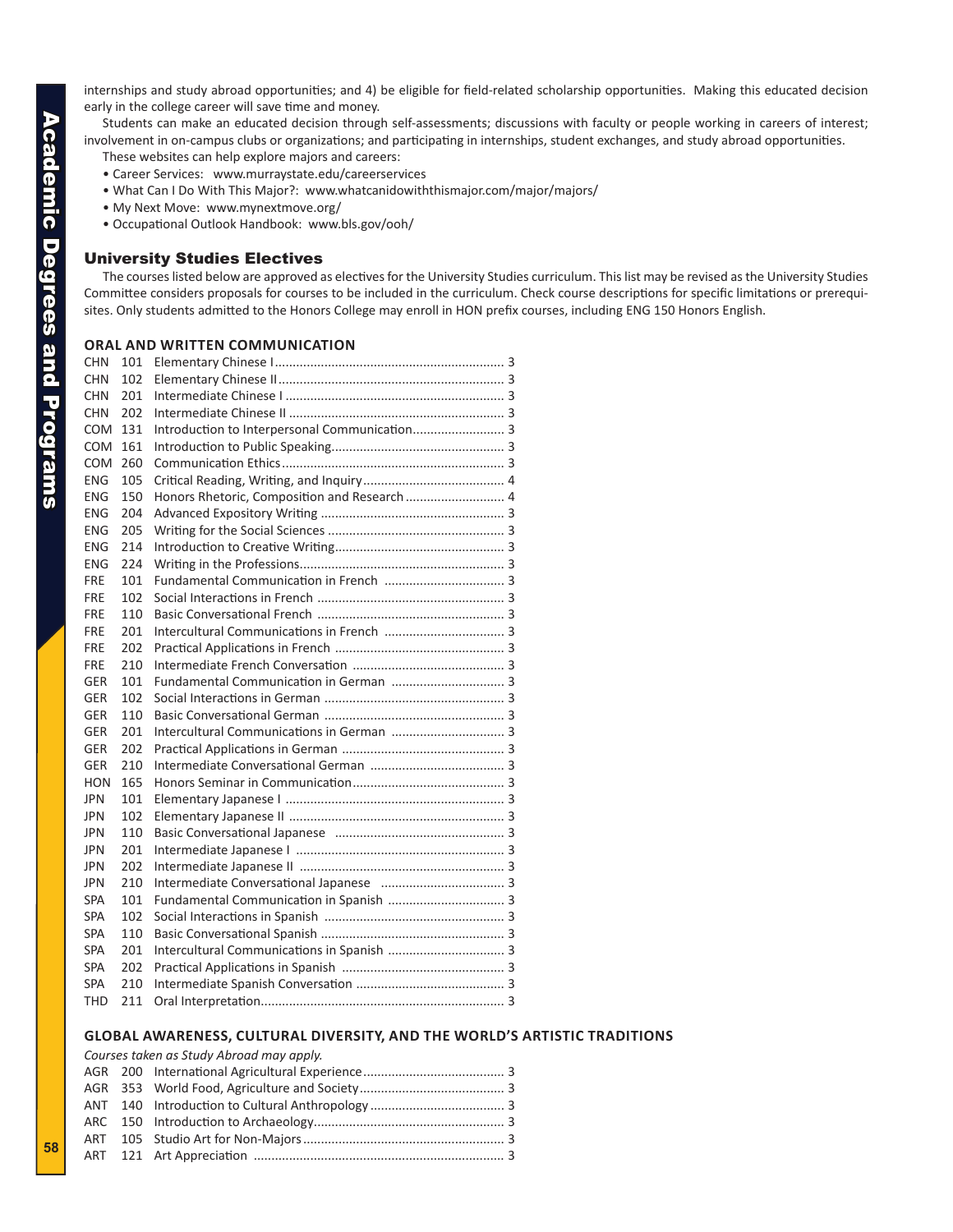| <b>ART</b>               | 211        |                                                          |
|--------------------------|------------|----------------------------------------------------------|
| <b>ART</b>               | 212        |                                                          |
| ART                      | 213        |                                                          |
| CHN                      | 101        |                                                          |
| CHN                      | 102        |                                                          |
| <b>CHN</b>               | 105        |                                                          |
| <b>CHN</b>               | 201        |                                                          |
| CHN                      | 202        |                                                          |
| CHN                      | 340        |                                                          |
| <b>CIV</b>               | 190        |                                                          |
| <b>FRE</b><br><b>FRE</b> | 101<br>102 |                                                          |
| <b>FRE</b>               | 105        |                                                          |
| <b>FRE</b>               | 110        |                                                          |
| <b>FRE</b>               | 201        |                                                          |
| <b>FRE</b>               | 202        |                                                          |
| <b>FRE</b>               | 210        |                                                          |
| GDS                      | 201        |                                                          |
| GER                      | 101        | Fundamental Communication in German  3                   |
| GER                      | 102        |                                                          |
| <b>GER</b>               | 105        |                                                          |
| GER                      | 110        |                                                          |
| GER                      | 201        |                                                          |
| GER                      | 202        |                                                          |
| GER                      | 210        |                                                          |
| GSC                      | 110        |                                                          |
| HIS                      | 105        |                                                          |
| <b>HIS</b>               | 202        |                                                          |
| HON                      | 150        |                                                          |
| <b>HON</b>               | 161        |                                                          |
| <b>HON</b>               | 162        |                                                          |
| <b>HON</b>               | 163        |                                                          |
| <b>HON</b>               | 164        | Honors Seminar in Arts and Culture Abroad  3             |
| HON                      | 270        |                                                          |
| HON                      | 272        |                                                          |
| <b>HUM 215</b>           |            | Humanities in the Contemporary World: Border Crossings 3 |
| <b>JPN</b>               | 101        |                                                          |
| <b>JPN</b><br><b>JPN</b> | 102<br>105 |                                                          |
| JPN                      | 110        |                                                          |
| <b>JPN</b>               | 201        |                                                          |
| <b>JPN</b>               | 202        |                                                          |
| <b>JPN</b>               | 210        |                                                          |
| MUS                      | 104        |                                                          |
| MUS                      | 105        |                                                          |
| <b>MUS</b>               | 106        |                                                          |
| <b>MUS</b>               | 107        |                                                          |
| <b>MUS</b>               | 108        |                                                          |
| <b>MUS</b>               | 109        |                                                          |
| POL                      | 250        |                                                          |
| POL                      | 252        |                                                          |
| <b>RGS</b>               | 200        |                                                          |
| SOC                      | 269        |                                                          |
| SPA                      | 101        |                                                          |
| SPA                      | 102        |                                                          |
| SPA                      | 105        |                                                          |
| SPA                      | 106        |                                                          |
| SPA                      | 110        |                                                          |
| SPA                      | 201        |                                                          |
| SPA                      | 202        |                                                          |
| SPA                      | 210        |                                                          |
| THD<br>THD               | 101<br>104 |                                                          |
|                          |            |                                                          |
| THD                      | 201        |                                                          |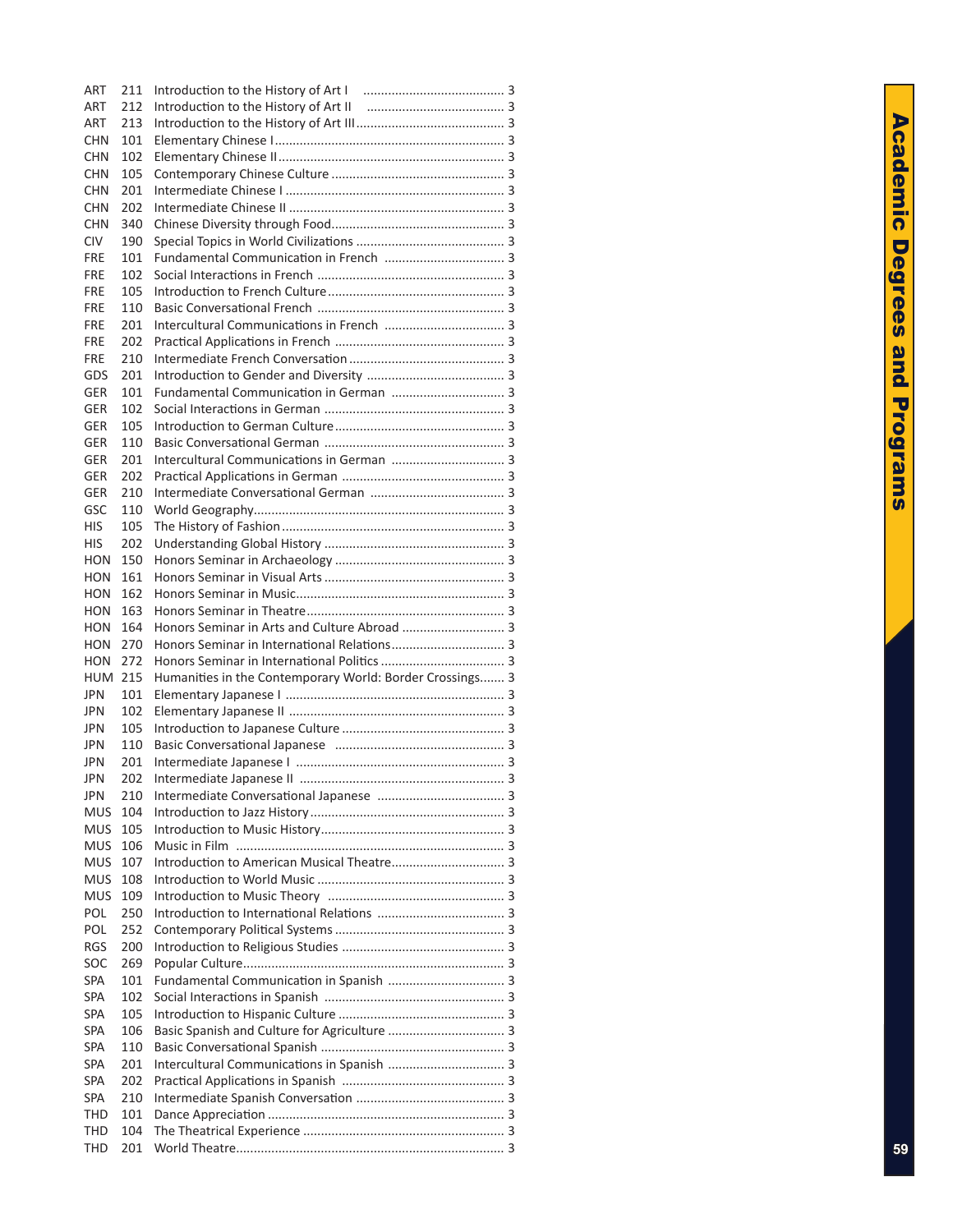#### **Mathematics Category** MAT 117 Mathematical Concepts............................................................. 3 MAT 120 College Algebra with Business Applications .............................. MAT 130 Technical Math I......................................................................... 5 MAT 140 College Algebra.......................................................................... 4 MAT 145 Trigonometry ............................................................................. 3 MAT 150 Algebra and Trigonometry......................................................... 5 MAT 220 Business Calculus....................................................................... 3 MAT 230 Technical Math II........................................................................ 5 MAT 250 Calculus and Analytic Geometry I.............................................. 5 MAT 308 Calculus and Analytic Geometry II............................................. 5 MAT 309 Calculus and Analytic Geometry III............................................ 4 MAT 330 Technical Math III....................................................................... 3 STA 135 Introduction to Probability and Statistics.................................. 4 **Science Category**  AST 115 Introductory Astronomy ............................................................ 3 AST 116 Introductory Astronomy Laboratory.......................................... 1 BIO 101 Biological Concepts.................................................................... 4 BIO 102 Introductory Biology.................................................................. 3 BIO 109 Biology of Cancer....................................................................... 3 BIO 216 Biological Inquiry and Analysis ............................................... 4 BIO 221 Zoology: Animal Form and Function......................................... 4 BIO 222 Botany: Plant Form and Function ............................................. 4 CHE 101 Consumer Chemistry ................................................................. 4 CHE 105 Introductory Chemistry I............................................................ 4 CHE 111 Essentials of Chemistry and Biochemistry................................. CHE 201 General College Chemistry ........................................................ 5 CHE 202 General Chemistry and Qualitative Analysis.............................5 CHE 210 Brief Organic Chemistry ........................................................... 3 CHE 215 Organic Chemistry Laboratory ................................................. 1 GSC 101 The Earth and the Environment................................................. 4 GSC 102 Earth Through Time................................................................... 4 GSC 125 Weather and Climate................................................................. 4 GSC 199 Earth Science ............................................................................. 4 PHY 105 The Science of Sound................................................................. 4 PHY 125 Brief Introductory Physics.......................................................... 4 PHY 126 Brief Introductory Physics Laboratory ...................................... 1 PHY 130 General Physics I........................................................................ 3 PHY 131 General Physics I Laboratory ..................................................... 1 PHY 132 General Physics II....................................................................... 3 PHY 133 General Physics II Laboratory .................................................... 1 PHY 235 Mechanics, Heat and Wave Motion .......................................... 4 PHY 236 Mechanics, Heat and Wave Motion Laboratory....................... 1

**Scientific Inquiry, Methodologies, and Quantitative Skills**

#### **SOCIAL AND SELF-AWARENESS AND RESPONSIBLE CITIZE**

PHY 255 Electricity, Magnetism and Light................................................ 4 PHY 256 Electricity, Magnetism and Light Laboratory .............................

**Ethics, Social Responsibility and Civic Engagement**

| <b>BIO</b> |     |                                                                    |  |
|------------|-----|--------------------------------------------------------------------|--|
| BIO.       |     |                                                                    |  |
| COM        |     |                                                                    |  |
| <b>CRJ</b> |     |                                                                    |  |
| ENG        |     |                                                                    |  |
| HIS.       |     |                                                                    |  |
| HIS.       |     |                                                                    |  |
| <b>HIS</b> |     |                                                                    |  |
| <b>HON</b> |     |                                                                    |  |
| INF        |     |                                                                    |  |
| NLS.       |     | 290 Introduction to the Role of Service and the Nonprofit Sector 3 |  |
| PHI        | 202 |                                                                    |  |
| POL        |     |                                                                    |  |
|            |     |                                                                    |  |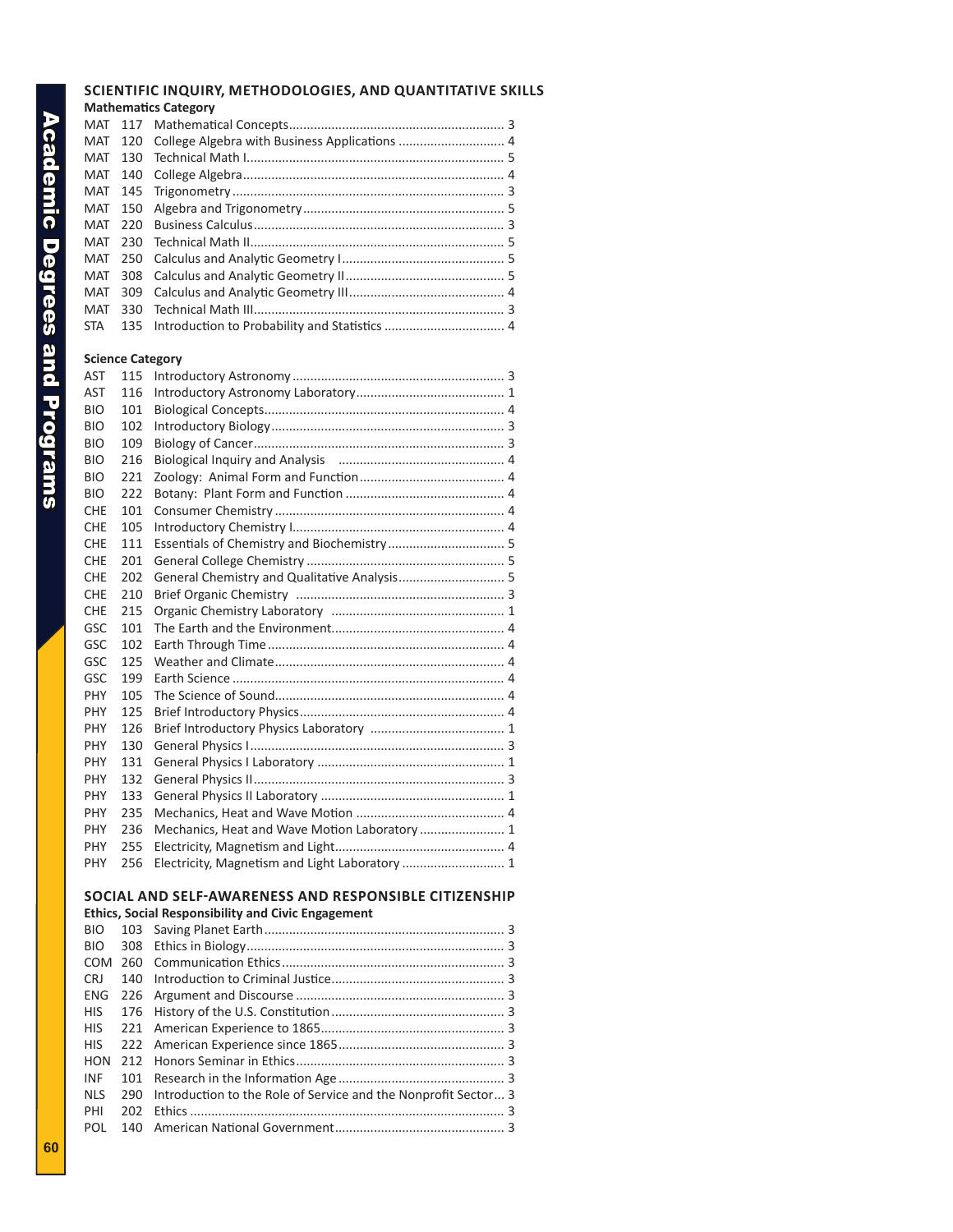#### <span id="page-14-0"></span>**Social Science**

| <b>AGR</b> | 199 |  |
|------------|-----|--|
| ECO        | 140 |  |
| ECO        | 190 |  |
| ECO        | 230 |  |
| ECO        | 231 |  |
| <b>EDP</b> | 260 |  |
| EDU        | 103 |  |
| <b>FIN</b> | 230 |  |
| <b>GDS</b> | 201 |  |
| <b>HON</b> | 133 |  |
| <b>HON</b> | 180 |  |
| HON        | 232 |  |
| HON        | 270 |  |
| POL.       | 250 |  |
| <b>PSY</b> | 180 |  |
| <b>SOC</b> | 133 |  |
| <b>SOC</b> | 231 |  |

#### **World's Historical, Literary, and Philosophical Traditions**

| <b>ART</b> | 211 |                                                    |  |
|------------|-----|----------------------------------------------------|--|
| <b>ART</b> | 212 |                                                    |  |
| ART        | 213 |                                                    |  |
| <b>CIV</b> | 201 |                                                    |  |
| <b>CIV</b> | 202 |                                                    |  |
| ENG        | 201 |                                                    |  |
| ENG        | 213 |                                                    |  |
| ENG        | 243 | Literary Masterpieces: Fantasy, Myth and Legend  3 |  |
| HIS        | 201 |                                                    |  |
| HIS        | 221 |                                                    |  |
| HIS        | 222 |                                                    |  |
| <b>HON</b> | 109 | Interdisciplinary Humanities and Fine Arts 3       |  |
| <b>HON</b> | 201 |                                                    |  |
| HON        | 202 |                                                    |  |
| HON        | 212 |                                                    |  |
| <b>HON</b> | 251 | Honors Seminar in Literature and Philosophy I  3   |  |
| <b>HON</b> | 252 | Honors Seminar in Literature and Philosophy II  3  |  |
| HUM        | 205 |                                                    |  |
| HUM        | 211 |                                                    |  |
| PHI        | 103 |                                                    |  |
| PHI        | 201 |                                                    |  |
| PHI        | 202 |                                                    |  |
| PHI        | 321 |                                                    |  |
| PHI        | 357 |                                                    |  |
| POL        | 261 |                                                    |  |
| <b>RGS</b> | 200 |                                                    |  |
| <b>THD</b> | 201 |                                                    |  |
|            |     |                                                    |  |

#### **Writing-Intensive and Technology-Intensive Electives**

|  | CSC 101 Introduction to Problem Solving Using Computers  3 |  |
|--|------------------------------------------------------------|--|
|  |                                                            |  |
|  |                                                            |  |

#### Other Academic Programs Cooperative Education

As a complement to the placement process, Murray State University offers to qualified students an opportunity to gain course credit through approved work experiences. According to the National Commission for Cooperative Education, this program is a structured educational strategy integrating classroom studies with learning through productive work experiences in a field related to a student's academic or career goals. It provides progressive experiences in integrating theory and practice. This extension of classroom study to practice in a profession adds a unique dimension to the student's preparation for entering a career and assists in developing an understanding of human relationships involved in the work setting. The program is a three-way partnership between the students, the educational institution and the employers with specific responsibilities for each party.

In order to participate in this program, the student must be a currently enrolled, degree-seeking student at the time of appointment, with a minimum of 24 credits accumulated at an accredited college or university. The student must have earned at least six credit hours at Murray State prior to participation. In addition, the student must have an established cumulative GPA of 2.00 or higher and be under an un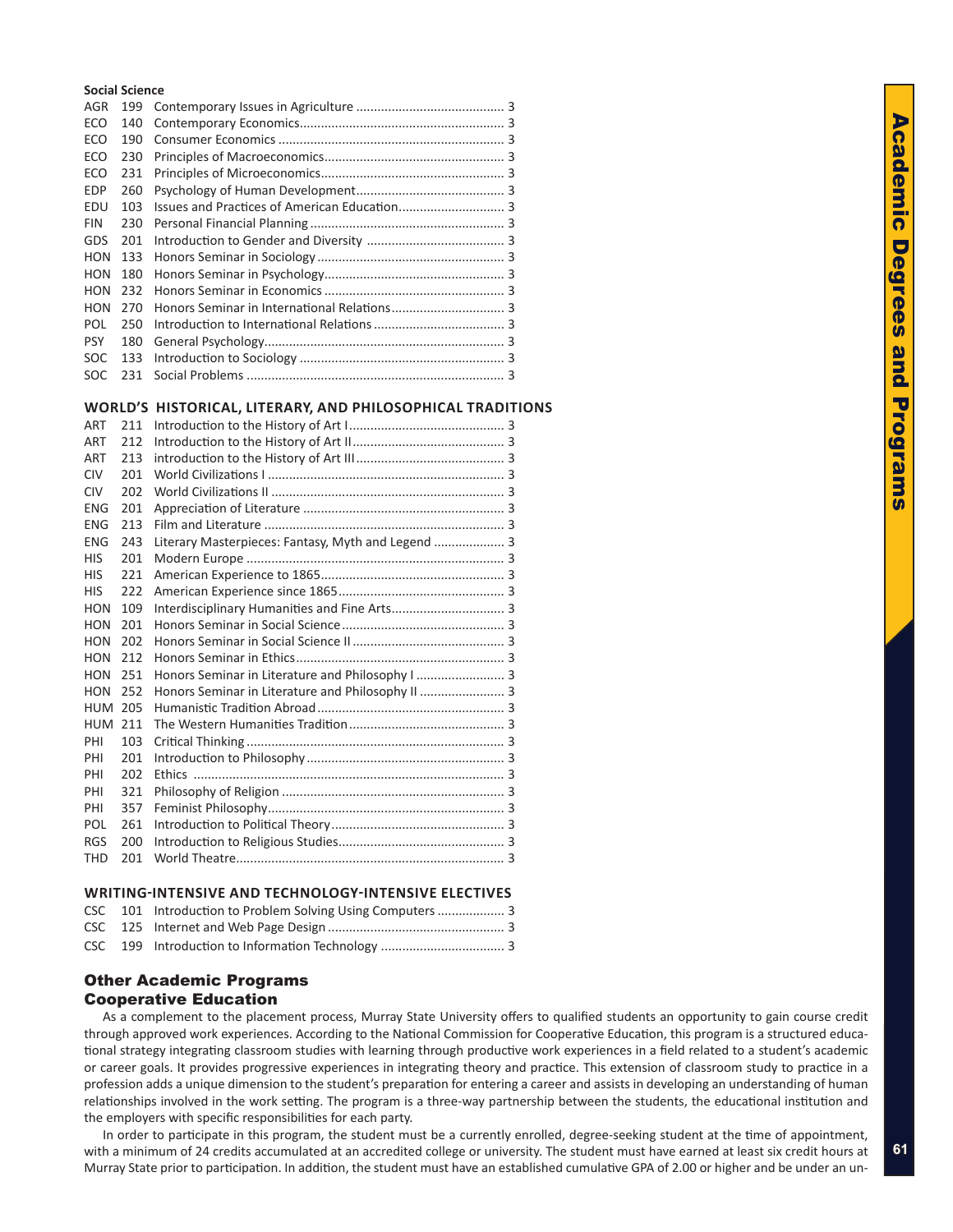<span id="page-15-0"></span>restricted baccalaureate admission status in order to participate. A student can elect to participate in this program for a summer, a semester or an academic year. All students participating in the program are considered full-time students. No more than six hours of coop/internship credit will apply towards minimum baccalaureate graduation requirements. **Enrollment in the program must be concurrent with employment.** Tuition will be assessed at the in-state rate (only for the coop/internship courses) for students enrolled during that semester.

Work assignments must be approved by an academic department and are made in businesses, industries, educational, non-profit, governmental and research organizations located throughout the world. The university makes no guarantee as to placement into a coop/intern experience or earnings, but makes every effort to place students to their best educational advantage. Work experiences may be paid or non-paid. The minimum number of hours a student must work in order to receive three hours of credit is 300. Coop courses numbered 488 are graded pass/fail. Coop courses numbered 489 are letter-graded. Internships may be graded or pass/fail. **If a student participates in the program while taking other courses, no more than 12 credit hours of courses can be taken in addition to the three-hour coop/internship.** Since a coop/internship is considered full-time, a student's advisor must approve any additional hours (up to 12) in advance. Individual departments may have more restrictive requirements.

To apply, students need to download the appropriate forms from the MSU Career Services web site. These forms must be taken to the academic advisor and department chairperson or co-op advisor for approval and submission to the Office of the Registrar for scheduling. Payment of the course credit must be arranged prior to leaving for the work assignment. **Failure to register and pay concurrent with employment will result in the credit not being awarded.**

#### Service Learning Program

Service Learning uses experiential learning techniques to combine community service with specific learning objectives in a course. Through Service Learning students perform meaningful service to the community while engaging in a study that is related to that service. Philosophically, service learning reflects the belief that education should be connected to values and character, as well as vocational and social responsibility.

• Students learn and develop through active participation in carefully organized service experiences that meet actual community needs and that are coordinated in collaboration with the university and the community.

• The instructional method is integrated into the academic curriculum and provides time for students to reflect on their activities through small group discussions, class activities, and journal writing.

• Students have opportunities to use newly acquired knowledge and skills in actual community situations.

• The lessons taught in the classroom and extended into the communities help students develop a sense of caring and responsibility for others (National Community Service Act, 1990).

For students to earn recognition as a Service Learning Scholar they need to complete twelve (12) hours of credit in Service Learning designated courses. Additionally, the student must have an overall GPA of 2.75 and a minimum GPA of 3.00 in the designated classes. This designation will be recognized on the student's academic record at the time of degree conferral.

Courses that have been officially recognized as including service learning are designated with a letter "S" in the section number in the Schedule of Classes. For example: NLS 290-S01 Introduction to the Role of Service and the Nonprofit Sector.

#### National Student Exchange

The National Student Exchange program provides a wonderful opportunity for MSU students to attend another college or university in the United States, Puerto Rico or the Virgin Islands for up to one full calendar year. This unique program allows students to take classes at a host campus and place those same classes on their MSU academic record following the exchange. Murray State students can enroll at MSU or at the host campus. If they enroll at MSU they will pay MSU tuition (Plan B). Registration at the host campus (Plan A) will allow the student to pay that campus its in-state tuition. In either case, classes taken at the host campus will be placed on the student's academic record and counted as credit towards graduation. Contact the Career Services Office for more details.

#### Education Abroad

Education abroad provides the opportunity for students to earn academic credit toward graduation requirements on programs around the world. Students can participate in education abroad with their own MSU faculty, enroll directly in universities abroad, or study, research, or intern on any number of program provider options across the globe. Research and internship opportunities are available and a limited number of graduate opportunities exist across the curriculum. Course credit is offered in any major and university studies courses are available as well. Faculty-led programs are designed around experiential engagement principles to guide students and faculty in hands-on learning abroad.

Providers are education abroad companies and consortia that provide programs to students for study, intern, work, and other education abroad opportunities. These include current MSU partners CCSA, CEA, KIIS, ISA, IBS, and IPAI. For the purposes of these policies and procedures all of these partners will be referred to as "provider" throughout.

#### **Application and Selection Process**

#### **Eligibility**

All MSU students are eligible to apply for education abroad if they are in good academic and disciplinary standing with a minimum cumulative GPA of 2.00. Transfer students must be admitted to MSU as a student prior to applying to participate in education abroad programs and must meet all participation requirements at the time of application. Freshmen will be considered for admission to education abroad programs on a case by case basis.

Eligibility and requirements for individual programs will vary and may be determined by the program director or program provider. This may include a higher GPA requirement, course prerequisites, language fluency, and/or other requirements as determined by the program. This information is available for providers on the provider website and for MSU programs online at murraystate.edu/educationabroad. Participants enrolled as students at MSU who do not also have faculty or staff status must participate in education abroad as a student or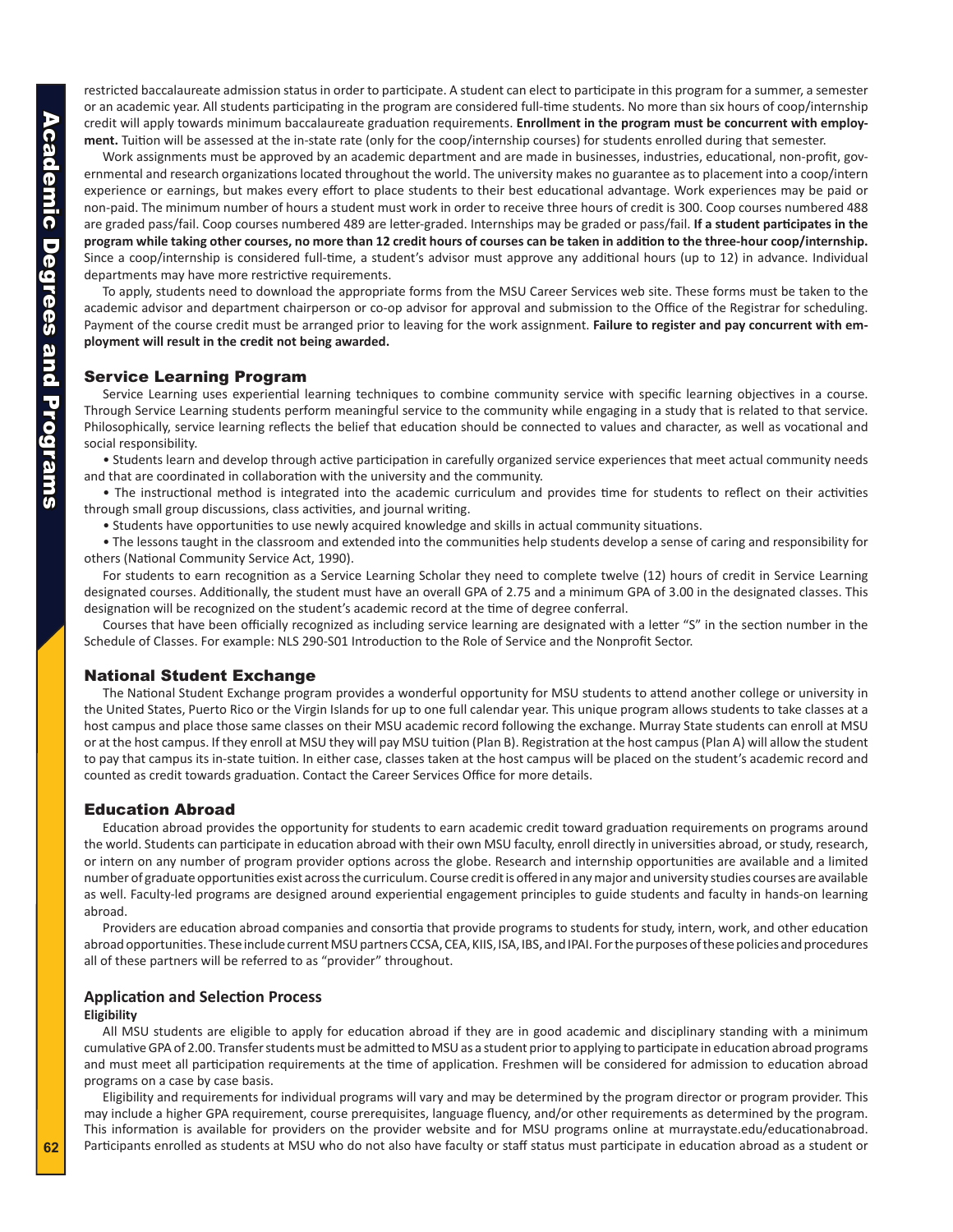intern earning credit for the program. Exceptions to the required credit enrollment may be issued for internship or research programs. MSU alumni may participate in education abroad programs by enrolling for credit at MSU.

Participants who wish to bring companions on their education abroad program will be considered on a case-by-case basis. Approval should not be assumed and is not guaranteed.

#### **Application Requirements**

A completed application will include an MSU application through the online application system, which may require an essay, reference, and transcript. Additional application components such as proof of language proficiency may apply for specific programs as determined by the program or provider. Application to an education abroad program does not automatically assume admission to the program. All application components, including disciplinary standing with Murray State University, will be taken into consideration for program approval. Applicants to provider programs will require a separate application to the provider. Applicants to provider programs must complete and submit both the MSU and provider applications to have your application to the program considered complete. Your provider application may also have additional essay, audition, language proficiency, or prerequisite requirements for admission. Applicants found to have falsified information will be disqualified from participation.

#### **Selection**

Incomplete applications will not be reviewed. Complete applications will be reviewed by the appropriate selection committee. Selection committees consist of the leadership of the program applied to as well as a representative of the Education Abroad Office (EAO). Interviews may be requested. Admission is competitive and not guaranteed. Admission decisions cannot be appealed. Applicants to provider programs will be subject to provider selection standards.

#### **Exchange Program Selection**

Applicants to MSU Exchange Programs will be interviewed at MSU by a committee of faculty and/or professional staff. If nominated to participate in the exchange, the application is then submitted to the exchange university for full review and approval. Failure to submit any additional materials required for the exchange in a timely manner will result in rejection by MSU to the exchange program. Final admission decisions are made by the exchange university and issued directly to the student and simultaneously to the EAO. Exchange admissions will fall on the admission schedule of the exchange university. The MSU EAO has no control over when this will take place or what the outcome will be. Admission decisions cannot be appealed.

#### **Conditional Admission**

In some cases conditional admission may be issued to an applicant. This means the applicant must meet specific conditions within a certain time frame in order to be fully admitted to the program. If these conditions are not met within the specified time allotted, the applicant will be rejected from the program. While under conditional status, applicants are considered full participants, are expected to attend class, and must meet all program obligations.

#### **Waitlist**

Some programs are in high demand and may receive more applications than space available. A waitlisted applicant may be moved to full admission should a fully admitted applicant drop out of the program far enough in advance of program departure.

#### **Rejection**

An application may be rejected for several reasons including, but not limited to: cumulative GPA below 2.00, poor academic or disciplinary standing at MSU, an incomplete application, poor reference, or inadequate academic connection to the program course(s).

#### **Admission**

Admission decisions are sent via email to the email address provided in the MSU online application. Once approved or conditionally approved to participate in an education abroad program, it is the responsibility of the participant to login to the online application to complete the Post-Acceptance steps for their program. The Post-Acceptance deadlines are posted on the EAO website at murraystate.edu/studyabroaddeadlines. Post-Acceptance steps not completed by this date will have an education abroad HOLD placed on their MSU account until completion is final.

#### **Registration**

**Registration for courses is the responsibility of the participant.** Until participants are registered for appropriate courses at MSU financial aid and education abroad scholarships cannot be released for any program. Program fees may not be placed onto a participant account until registration is complete. This does not mean that participants are not enrolled in the program, but that they are not officially registered to receive academic credit. Registration requirements vary by program and are detailed on the EAO website by program at murraystate. edu/studyabroadprocedures.

#### **Course Credit and Grade Transfer**

It is the responsibility of the participant to understand prior to studying abroad how the course(s) they wish to take will figure into graduation requirements. Credit is not automatic. Students must follow the appropriate procedure for their program as detailed at murraystate. edu/studyabroadprocedures. Students who do not obtain credit approval prior to the start of the program may be rejected or expelled from a program and/or fail to receive academic credit upon return.

Students who take courses abroad that have not been pre-approved are not guaranteed credit upon return. Students should make sure they do not enroll in courses on their education abroad program that will count for courses at MSU that have already been completed. If a course is transferred back to substitute for an MSU course that was already completed, MSU's repeat policy will be followed.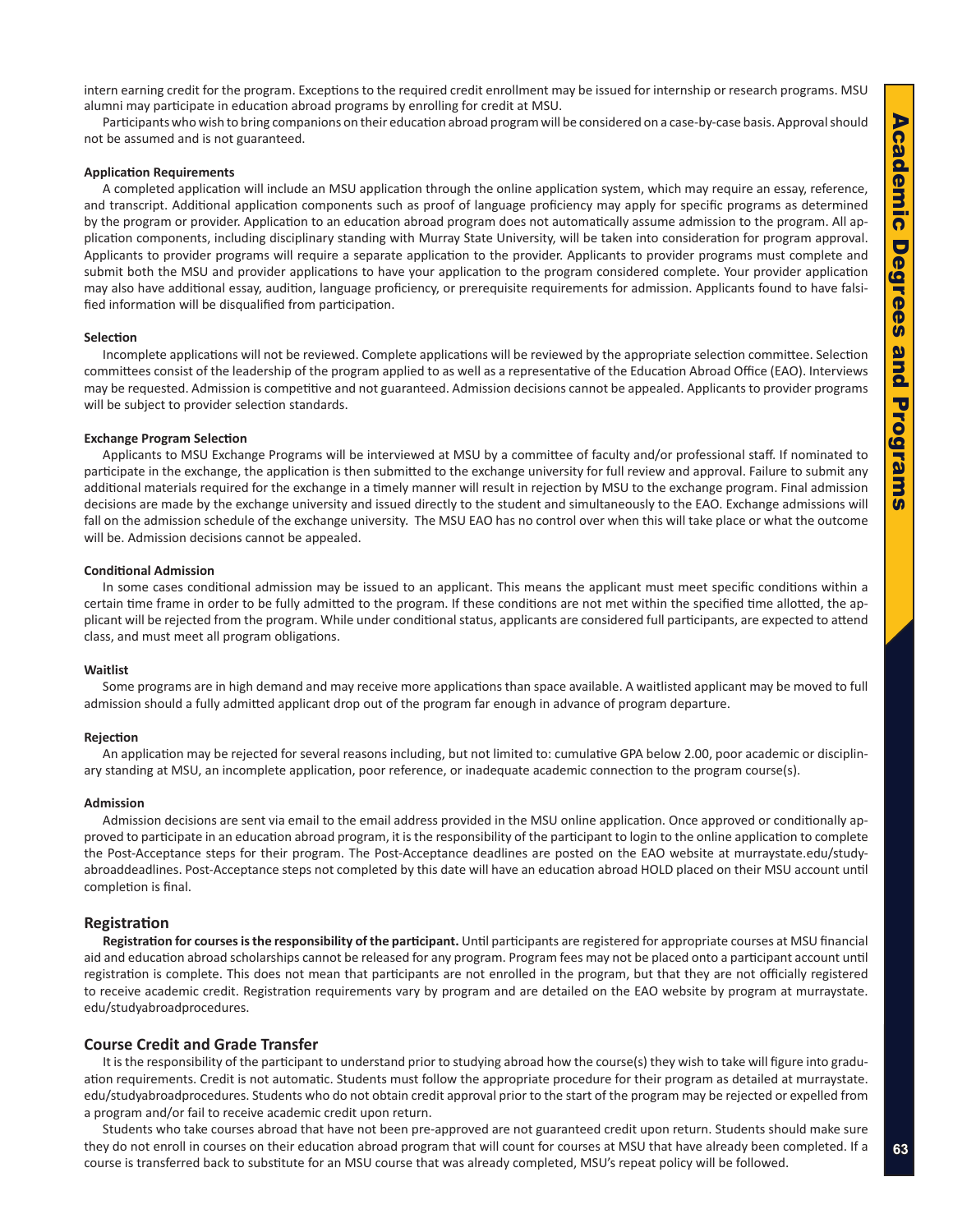Course approval and registration must be completed prior to student orientation and program departure in order to receive credit for the program. **Courses will not be created or re-created for a student after a program has been completed.**

#### **Grades**

Education abroad courses taught by MSU faculty are submitted directly to MSU unless taught through a consortial partner (such as CCSA, KIIS, Experience Scotland). This submission may not meet the regular submission schedule. Some students may receive an "Incomplete" grade until the program and course assignment deadlines are completed. It is the responsibility of the participant to ensure that all materials/ coursework are submitted by the MSU deadline to have their earned grade submitted for the program course(s).

#### **Grade Transfer**

All grades received from foreign or domestic institutions on behalf of MSU students who earn college credit will be calculated into the MSU cumulative grade point average (GPA). If letter grades are received, these will be configured into the MSU GPA. In order to receive pass/fail credit for education abroad courses, the transferring institution must send the grade report in the form of pass/fail without letter grades.

Education abroad grades are received directly from program providers and institutions abroad and cannot be reported by the participant. Grades will be issued via paper and mailed by the institution reporting the grades. The academic calendars of education abroad programs do not traditionally match the MSU academic calendar. As such, grades are often received after the following semester has begun at MSU.

Until the student's transcript arrives the student's MSU status may not show satisfactory academic progress. As a result, Federal Financial Aid and Scholarships may be held until the transcript is received and grades/credit posted to the academic record. This does not mean that these funds will be revoked by MSU, but until a transcript is received that confirms satisfactory academic progress has been met, funds will not be available for use.

#### **Grade Appeals**

If a participant wishes to appeal a grade, this appeal must take place with the program provider and faculty member who issued the grade. MSU cannot change grades issued by another institution. For MSU issued grades, refer to the MSU policy on grade appeals.

#### **Billing**

#### **Exchange Program Fee**

Exchange program students will be billed at MSU for the applicable exchange program fees. The Horizons program description details which fees will be charged at MSU. Full-time semester tuition is charged at MSU at the rate normally applied based on classification and residency. Additional charges for MSU web classes taken while on the exchange program will apply. Additional fees may or may not include room, board, excursion fees, visa fees, and other exchange program charges. When a program fee is not charged to a student account or does not include room and board, these expenses will be paid by the participant on-site.

#### **MSU Signature Program Fee**

Students will be billed to their MSU account for the Signature program fee. MSU billing can be set up on a payment plan through the MSU Bursar's Office. Setting this up through *myGate* is the participant's responsibility. Billing is not applied to a participant account until the participant registers for the education abroad class. It is possible that class registration will take place after bills have been sent out by the Bursar's Office. It is the student's responsibility to check their *myGate* account and make payments on time for their program. Billing timelines are set by the Bursars's Office and follow the schedule found online at murraystate.edu/admissions/bursarsoffice/criticaldates.aspx.

#### **Signature Program Tuition**

Students on MSU Signature Programs will have tuition assessed as follows:

• Fall/Spring Second-Half Semester and Spring Break Courses for Undergraduate Students: Tuition is charged to the MSU account at your regular full-time tuition rate. Students taking fewer than 12 on-campus hours will be assessed an additional per hourly rate for the education abroad course. This means that students taking web classes to meet full-time credit hour requirements but taking fewer than 12 hours on campus will be assessed tuition charges based on the instructional method (traditional or web) for the education abroad course(s).

• Summer Courses: Students will enroll in the summer course and will have their tuition waived for the program course(s).

• Fall/Spring Second-Half Semester and Spring Break Courses for Graduate Students: Students will incur additional tuition charges for their second-half semester and spring break education abroad course.

#### **Provider Programs Tuition**

Undergraduate participants in provider programs will not pay additional tuition at MSU for their provider program abroad. Graduate student participants will be charged tuition at MSU when registered at MSU for a winter, semester, spring break, or second-half semester course. Graduate students will not be charged MSU tuition for courses when they are registered at a provider receiving a transcript from another institution. Graduate students will not be charged summer tuition when registered at MSU for summer education abroad courses.

#### **Program Withdrawal**

For full program withdrawal, an applicant must submit in writing his/her intention and reason for withdrawing from an education abroad program to BOTH the MSU EAO and to the program provider (if applicable). Until written notification is received in the EAO and the applicant receives a confirmation email from EAO, approved and conditional applicants are considered full participants in the program and billing will remain on the student account.

Participants withdrawing from a program for any reason after the withdrawal deadline, found online at murraystate.edu/studyabroaddeadlines, will be assessed any fees that cannot be recovered for the program. This may be up to the full cost of the program. Withdrawal fees will be charged to the participant's MSU account. Withdrawal fees will apply whether or not the full program fee has been applied to the student account by the withdrawal date.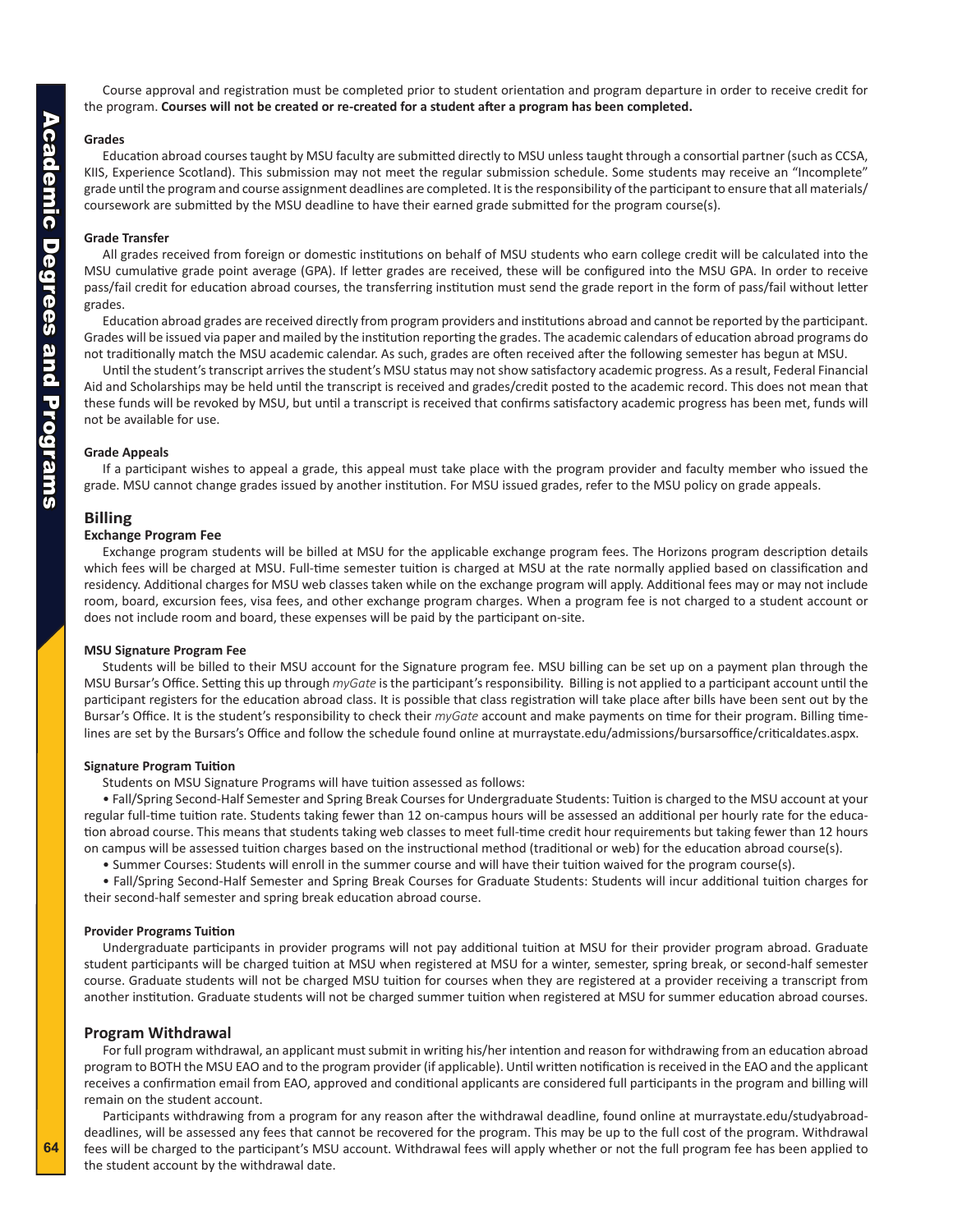Withdrawal or expulsion from programs while abroad will result in a failing course grade. Course grades for medical withdrawals will be considered on a case by case basis. Withdrawals or expulsions taking place while abroad will receive no program refund and the cost of returning home will be at the participant's expense.

Program cancellation due to terrorist activity or acts of nature will follow the withdrawal policy.

#### **Class Withdrawal**

It is the responsibility of the student to drop classes or withdraw from their education abroad classes through myGate when withdrawing from the program. Refer to the MSU "Schedule Change" policy in this bulletin for fees and restrictions. Lack of participation in class or failure to pay program fees does not constitute program withdrawal. Spring Break program participants who attempt to drop the class after the program abroad experience will receive an *E* for the course. Students who drop/add after receiving course approvals may become ineligible for Federal Financial Aid and will be at risk of courses not transferring and/or not applying to degree completion.

#### **Financial Aid and Scholarships**

To apply Federal Financial Aid to an education abroad program, participants must be taking courses in the program that will count toward graduation requirements. Participants who have received the maximum Federal Financial Aid eligibility during the fall and spring academic year may not be eligible for additional semester or summer aid for education abroad. To be eligible for summer aid participants must complete a FAFSA for the current academic year if it is the first time requesting federal financial aid. Participants who are eligible for and have not yet met the maximum Pell for the academic year could receive Pell for the education abroad program.

Participants receiving education abroad scholarships and Federal Financial Aid will receive them as an award on their MSU *myGate* account. If the MSU account has a zero balance, awards will then be used to cover education abroad fees that are applied to the MSU account. For provider programs, these fees may be sent to the provider from MSU if a Promissory Note is completed with the Bursar's Office. It is the participant's responsibility to ensure that education abroad fees are paid in full prior to departure. Participants who receive a refund of any kind are encouraged to check their *myGate* account and the program provider account to ensure there is a zero balance prior to utilizing refunds for other expenses.

Participants on summer programs must be enrolled for at least 6-credit hours for the summer term to be eligible for federal student loans. Participants may meet this 6-hour requirement by enrolling in a 3-credit hour education abroad program in addition to a summer session at MSU.

#### **Education Abroad Scholarship Application**

In order to be considered for education abroad scholarships administered within the Education Abroad Office, students must first complete the online program application at murraystate.edu/studyabroadapplication. The online scholarship application becomes available after the program application status is either 'pending' or 'approved.' Applicants must submit all required pieces of the application in order to be considered for scholarship funding. Incomplete applicants will not be considered under any circumstances.

#### **Education Abroad Scholarship Eligibility**

Eligibility guidelines for education abroad scholarships are specified online at murraystate.edu/studyabroadfunding. Guidelines may include a minimum GPA requirement, specific major requirements, or financial need requirements. Applicants should apply only to those scholarships for which the eligibility requirements are met. Students who do not meet the minimum eligibility requirements will not be considered.

#### **Education abroad Scholarship Selection**

Applications will be reviewed by a committee. Award notifications are made via email to the email address provided in the online application approximately three weeks after the scholarship deadline. Scholarships are competitive and applicants should make every effort toward submitting the best application possible for the greatest chance to receive funding. Applications found to have falsified information will be disqualified for scholarship funding of any kind.

#### **Current MSU Scholarship Recipients**

MSU students receiving scholarships through the regular scholarship awarding process at MSU should know the following important information:

• Participants in an MSU Signature semester program may use tuition awards toward the tuition charges applied to the MSU account for that semester program.

• Students in the Honors College may use 25% of their academic year merit scholarships for any semester provider education abroad program.

• Students who are not in the Honors College may not use any portion of their MSU merit scholarships for provider programs.

• Regular MSU scholarships are not provided during any summer study, whether that study is domestic or international. As such, these funds cannot be applied to summer education abroad.

• The housing portion of a Presidential Fellowship and the Marvin D. Mills Scholarship may be available for use on MSU Signature semester programs. Students receiving these funds should speak with the Scholarship Office to verify if their housing award is available for the education abroad program.

#### **Outside Scholarship Sources**

Students who have been awarded funds from outside sources must inquire directly with those sources and/or the Scholarship Office to verify what portion of funds may be available to apply to education abroad fees.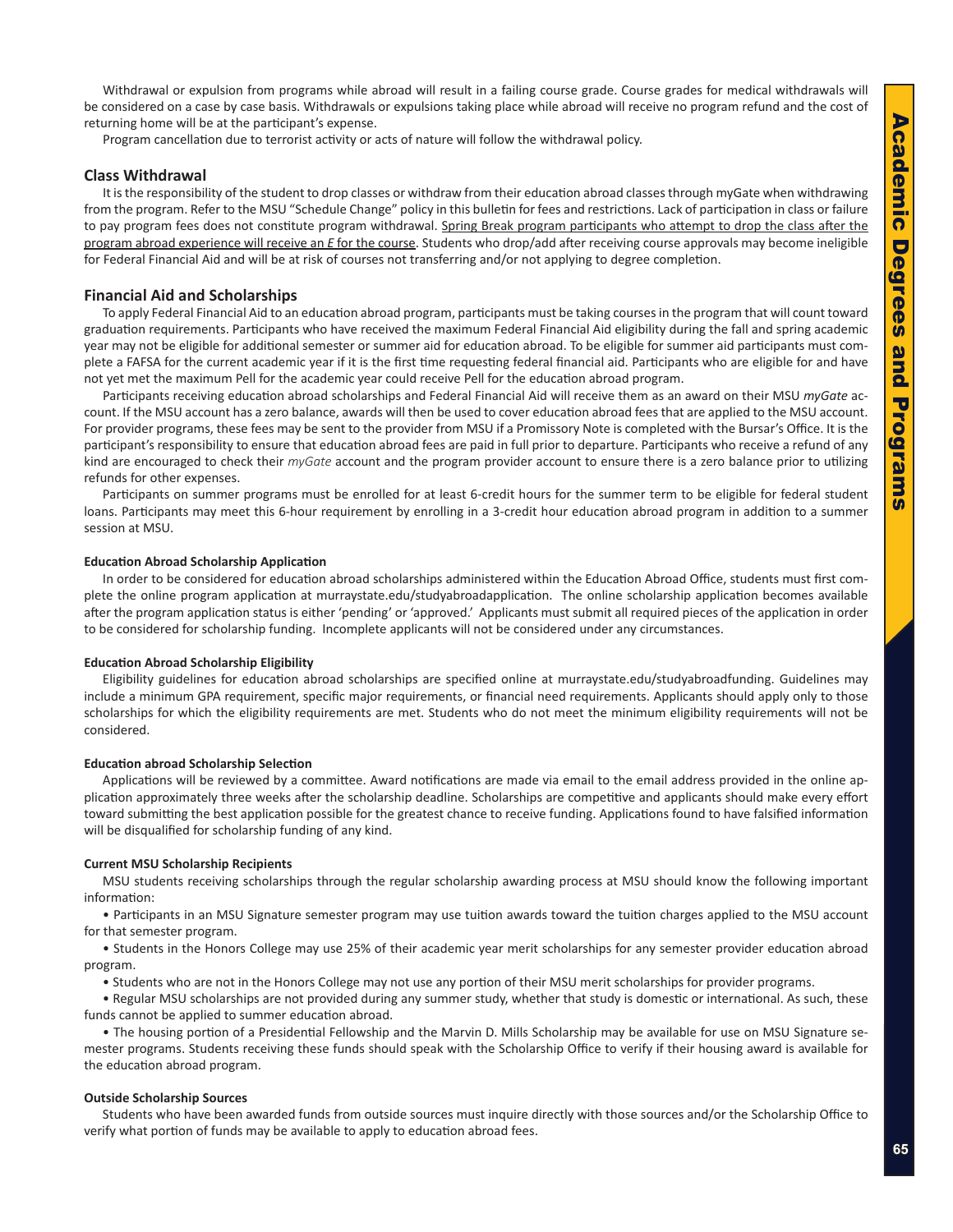#### **Travel Warning for Certain Countries**

According to the website of the U.S. Department of State (DOS) at travel.state.gov, Travel Warnings are issued by the U.S. DOS "when long-term, protracted conditions that make a country dangerous or unstable lead the State Department to recommend that Americans avoid or consider the risk of travel to that country. A Travel Warning is also issued when the U.S. Government's ability to assist American citizens is constrained due to the closure of an embassy or consulate or because of a drawdown of its staff."

Understanding that the DOS issues Travel Warnings for parts of a country and not the whole, MSU supports education abroad programs taking place in countries with a travel warning if the following are in place:

• the formal geographic region of study must take place in a location that is NOT under a current Travel Warning; and

• program providers, or MSU faculty if the program is a Faculty-Led MSU Signature Program, must provide proof that insurance coverage is valid in the country and region of study; and

• program providers, or MSU faculty if the program is a Faculty-Led MSU Signature Program, must provide full exit strategy and warning details to the MSU Education Abroad Office and to participants; and

• program travel for sponsored excursions must not take place in the geographic region under the Travel Warning; and

• participants, providers, and MSU faculty shall not travel independently or as part of a program activity to the geographic region under the Travel Warning; and

• participants and MSU faculty agree to sign a Travel Warning Release Form prior to travel to the country.

#### **Passport and Visa**

It is the responsibility of the program participant to obtain and maintain a valid passport and visa (where applicable) for all travel and education abroad. **Passports must be valid for at least six months beyond the return date of your program abroad.** Failure to do so may mean the inability to travel abroad for participation in the education abroad program. Students who do not comply with this international requirement will not receive a program refund and Federal Financial Aid and education abroad scholarships will be partially or fully revoked due to the inability to begin and/or complete the course. To determine if the country of study requires a visa and to determine visa costs and procedures, see the Consulate website of that country.

#### **Travel**

Participants may travel via personal vehicle, commercial airlines, and other public and private transportation both stateside and abroad. During this travel participants will be subject to airline and TSA rules, and rules and regulations of foreign entities, which may change at any time without notice.

Transportation delays or cancellations are not the responsibility of MSU or the program provider. Cancellations and delays may result in the loss of program time abroad and/or the cancellation of activities without refund to the participant. MSU and/or the program provider will make every possible effort to work with airlines and other transportation providers to reschedule travel that affects program length and activities as little as possible.

#### **Conduct**

It is the responsibility of the education abroad participant to:

• Adhere to the MSU Student Life Handbook and Policies found online at murraystate.edu/studentaffairs; and

• Communicate in a timely manner with the EAO, program provider (if applicable) and faculty member at the contact details provided in the application; and

• Provide a personal email address that belongs to the participant and check that account regularly for information requests, program status reports, and/or other updates; and

• Complete all application and program materials him/herself; and

• Read all program materials; and

• Provide accurate and correct information to the best of his/her knowledge and complete all mandatory components of the application and post-acceptance by the indicated deadlines; and

- Attend mandatory education abroad orientation; and
- Comply with the laws of the foreign country; and

• Comply with the rules and regulations of the university of study and/or the program provider and attend all program and class activities; and

• Obtain the appropriate approval for courses in writing prior to participation in the program; and

• Notify the EAO in writing of a decision to withdraw from the program, paying any unrecoverable costs already spent on their behalf if withdrawal takes place after the withdrawal deadline found online at murraystate.edu/studyabroaddeadlines; and

• Complete required forms and processes required by the offices of MSU, including but not limited to, the Offices of Financial Aid, Scholarships, Registration, and Housing, and maintain full-time status while abroad in order to ensure applicability of scholarships and financial aid both for the program and upon return to MSU; and

• Purchase travel insurance that covers the duration of the program.

Misconduct abroad will become part of a participant's permanent Murray State University disciplinary record. Visiting students on MSU programs will have their home university notified in the event of disciplinary action against the student. Resulting charges including but not limited to property damage, excessive use of electricity where applicable, mistreatment of property, lack of cleaning, and personal charges to MSU program faculty, directors, or accounts will result in a direct financial charge to the participant's MSU account to cover charges in full.

Conduct that interferes with or inhibits the experience of others, both participants and non-participants, whether in residential settings, classrooms, and any public domain, including during independent travels, could be grounds for expulsion from the program. Engagement in risky activities such as vehicle rental or extreme sports is at the participant's own risk. It is the participant's responsibility to determine whether any travel insurance will cover these activities.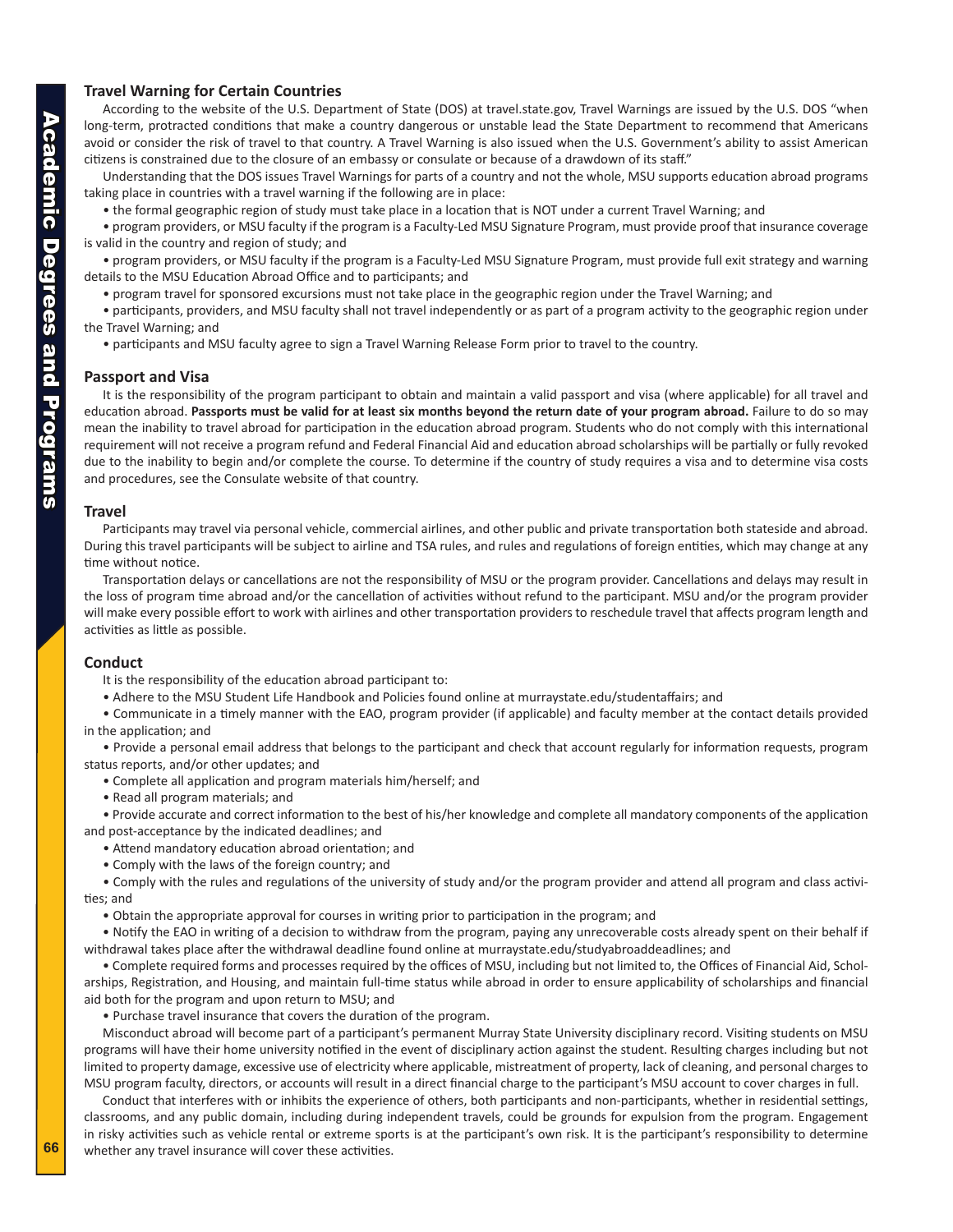<span id="page-20-0"></span>Any use of illegal substances as defined by United States statute will result in expulsion from the education abroad program. Repeated alcohol intoxication that impairs active participation in the program, disrupts the participation of others, or disrupts the program itself may result in expulsion from the education abroad program and other sanctions as stated in the *MSU Student Life Handbook*.

Expulsion will result in failure of the courses taken on the program, regardless of expulsion date, including expulsions made prior to the Murray State University Drop Date. Expelled students will be sent home immediately at their own expense regardless of visa classification or on-site grace period allowance. In event that a participant is expelled, removed, or withdraws from a program, MSU will notify the Emergency Contact person listed in the education abroad application. Expulsion details will become a permanent part of the MSU disciplinary record and will require a meeting with the MSU Disciplinary Officer upon return to Murray State to resume studies.

#### GRADUATE DEGREE POLICIES AND PROCEDURES

#### Graduate Degree Programs

Graduate degree programs are significantly more advanced in their content than baccalaureate degree programs.

**Doctorate Degree:** Graduate degree programs are significantly more advanced in their content than baccalaureate degree programs. Candidates for the master's degree must complete a minimum of 30 credit hours of graduate level coursework within a planned program beyond the bachelor degree. Candidates for the specialist degree must complete a minimum of 60 credit hours of concentrated and approved graduate course -work beyond the bachelor degree. Candidates for the doctorate degree must complete a minimum of 76 credit hours of graduate level coursework with a planned program beyond the bachelor degree. Doctoral programs shall be composed of at least 50 percent of the total course requirements at the 800-level or above. A maximum of 12 credit hours may be transferred from a regionally accredited institution with the approval of the academic advisor and collegiate graduate coordinator and/or dean. Graduate transfer work will not be posted to the student's academic record until the degree is being conferred. Only the coursework required for the degree will be posted.

**Specialist Degree:** Advanced degree of study consisting of a minimum of 60 graduate hours of concentrated and approved coursework beyond a bachelor's degree. A maximum of nine credit hours of completed graduate work from any graduate degree work completed after the initial master's degree program may be applied toward the specialist degree if the courses are appropriate for the degree and are approved by the department. All transfer work must fall within the eight-year time limit for completion of the doctorate degree. Graduate transfer work will not be posted to the student's academic record until the degree is being conferred. Only the coursework required for the degree will be posted. Please reference the section regarding Transfer Credit later in this chapter for specific rules pertaining to MSU grade point average and minimum transfer grade requirements.

**Master's Degree:** A graduate program is an approved program of study that requires a minimum of 30 graduate hours. If the student has not previously earned a master's degree, a maximum of 12 credit hours may be transferred from a regionally accredited institution with the approval of the academic advisor and collegiate graduate coordinator and/or dean. If the student has already earned a master's degree and this program is a second master's degree, a maximum of nine semester hours of completed graduate work from any previous graduate degree or program may be applied toward an additional degree if the courses are appropriate for the degree and are approved by the department. All transfer work must fall within the eight-year time limit for completion of the master's degree. Graduate transfer work will not be posted to the student's academic record until the degree is being conferred. Only the coursework required for the degree will be posted. Please reference the section regarding Transfer Credit later in this chapter for specific rules pertaining to MSU grade point average and minimum transfer grade requirements.

**Graduate Certificate:** A specialized set of courses emphasizing a professional skill or knowledge base typically ranging from 12 to 18 hours. Courses may be shared between a graduate certificate program and a graduate degree program. Graduate transfer work will not be posted to the student's academic record until the graduate certificate is conferred. Only the transfer work specifically required for the certificate will be posted. All students seeking a graduate certificate must be appropriately admitted/readmitted to Murray State and must have the specific program plan pre-approved by the department and dean of the certificate program.

#### Program and Advisor Assignments

All graduate students admitted to a degree or certificate program at Murray State University are required to follow a planned program of graduate study. Although a student may be required to take prerequisite courses, only approved graduate courses completed while enrolled as a graduate student may apply toward a graduate program.

The student's advisor should be consulted before or during registration for assistance in planning a program. During the first nine weeks of the first term enrolled, the student should complete the graduate program form and submit it to the specified advisor, who will secure the required signatures and return the form to the Office of the Registrar. To be approved, a program must meet all requirements stipulated in the *Academic Bulletin*.

Any subsequent change in the planned program must be approved by the student's advisor and the collegiate/school graduate coordinator. Changes to doctoral programs also require the approval of the Associate Provost for Graduation Education. The collegiate graduate coordinator are responsible for notifying the Office of the Registrar of the program changes on an official graduate substitution form available on *myGate*.

After enrolling, a student may request to change to a different graduate program by filling out a change of program form which may be obtained through *myGate*. The form must be submitted to Graduate Admissions and Records. The student's request will then be referred to the appropriate department for approval and advisor assignment.

#### Graduate Degree/Course Time Limits

All course work used to fulfill the graduate certificate, master's degree, specialist in education degree, or doctoral degree program requirements must be completed within the eight-year period prior to awarding the degree, beginning with the date the student initially enrolls in a class for graduate credit. Example: A graduate course begun in August 2008 must be used for a degree no later than August 2016.

Failure to complete a degree in eight years will result in the loss of all credits taken outside of the time limits and the student being unable to continue with the approved program unless an extension is sought and granted. Graduate degree grade point averages are based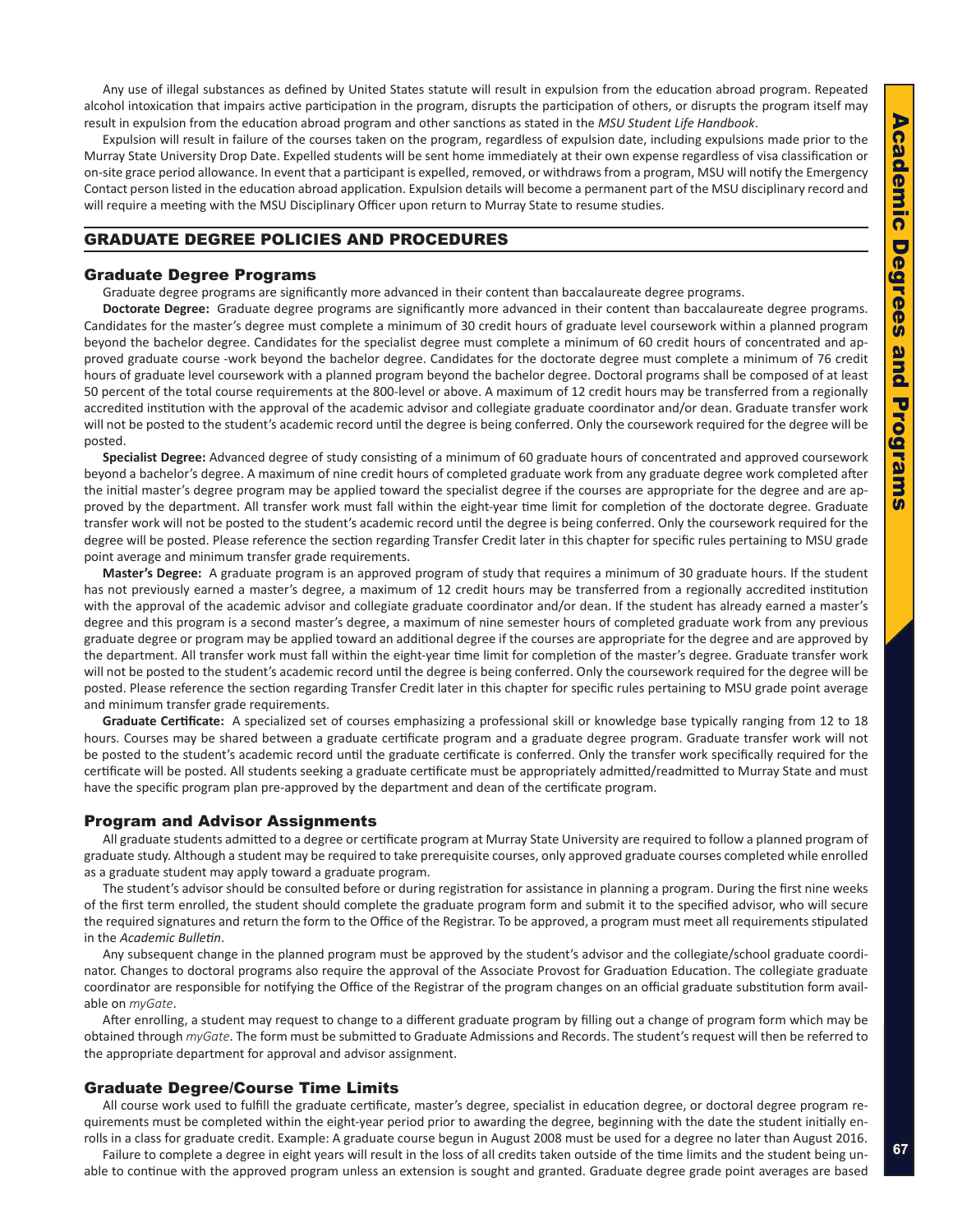<span id="page-21-0"></span>Academic Degrees and Programs **Academic Degrees and Programs**  on the courses listed on the graduate program form and applying to the program being sought. Any courses excluded by the eight-year rule shall not be included in the computation of the grade point average.

Students may request a time extension through their advisor by submitting the Request for Time Extension form and a justification letter. The request must also be approved by the program coordinator, department chair (where applicable), collegiate graduate coordinator or academic dean, and the university graduate coordinator. Additionally, the Graduate Studies Committee of the Academic Council must act on each approval. The request may be denied at any level of the review.

Extensions are considered on a case-by-case basis. Students are strongly discouraged from requesting more than one extension. In cases where all graduate coursework has expired, no time extension will be granted. Student appeals of any decision will be handled by the Graduate Studies Committee of the Academic Council.

Since graduate students do not always enroll for courses in consecutive semesters, it is important to note the following:

• Enrolled graduate students need not apply every semester unless they have not been enrolled for four consecutive semesters, or have completed their graduate programs;

• Each graduate course must be used toward a degree within eight years of enrolling in that course.

#### Graduate Literature and Research

As a distinguishing characteristic of adding a depth of knowledge within each graduate program, and to allow graduate students seeking degrees to stay current within their field of study, each graduate program at Murray State University structures the content of their curricula to include 1) knowledge of the literature within the respective discipline, and 2) appropriate ongoing research and/or professional practice and training. The university, and each program, ensures these by denoting at least one course or process within each program with a (L) for literature, (R) for research, and (PT) for professional training. Each program may also use a variety of other methods in which students may demonstrate mastery of one or more of these; other methods may include: theses, capstone courses, comprehensive examinations, portfolios, research projects, methodology courses, and exit examinations.

#### Graduate Thesis/Dissertation Requirements

Many graduate programs require a thesis for which a maximum of six hours of credit may be earned (doctoral students should consult program curriculum under the appropriate departmental section). If a thesis is required, the student's departmental advisor should be consulted early in the first term of graduate study. The advisor will assist the student in choosing a thesis topic, a thesis director, and a thesis committee (to consist of three to five members, including the director). Typically, thesis courses are not scheduled until the student is at least mid-way through a graduate program.

The thesis title, the thesis director, and members of the committee may be approved by the collegiate/school graduate coordinator who will formally appoint the committee and notify the Office of the Registrar.

Prior to conducting studies that involve human subjects, the individual student must receive approval for his/her activities from the Institutional Review Board (IRB) following the current Procedures and Guidelines for the Protection of Human Subjects. Students involved with research involving animals should obtain permission from the Institutional Animal Care and Use Committee (IACUC). Please consult your thesis advisor for details on either requirement. Failure to receive the appropriate approval may result in the disqualification of the thesis.

#### **Thesis/Dissertation Approval**

One week prior to the anticipated date on which the degree is to be conferred, the unbound original of the signed thesis should be submitted to the university graduate coordinator. The student should complete all requirements found on the Steps for Completion of Graduate Thesis Payment and Processing document at www.murraystate.edu/finishyourthesis. Failure to meet this deadline may result in postponement of the student's degree conferral until the following semester.

Complete procedural and structural instructions are contained in Guidelines for the Preparation of Master's Thesis available from the MSU website. It is the responsibility of the student to secure and comply with these guidelines.

Students who change from thesis track to non-thesis track in a graduate program may not receive credit for Thesis courses.

#### Tests

Nationally recognized tests of aptitude are required by some colleges, departments, and programs of the university. Test scores may be used for admission or as a condition of degree completion. Test score requirements for specific degrees will be found in the *Academic Bulletin* under the appropriate departmental sections. Test scores must be received in Graduate Admissions and Records directly from the testing service to be considered official.

#### Summative Evaluation

In addition to completing required courses, students in some graduate degree programs will be expected to demonstrate that they have successfully met program standards through summative evaluation procedures administered near the end of the course of study. Murray State University also uses information on student performance gathered in summative evaluations for purposes of program improvement.

#### Comprehensive Examination

A student should refer to the section containing degree requirements of the student's graduate program for information regarding the comprehensive examination, if required by the department. Deadlines are published in the online Academic Calendar.

A master's student normally takes the comprehensive examination during the semester in which the student graduates; however, a student who has completed 24 hours toward the master's degree may also elect to take the examination.

An application for the comprehensive examination must be submitted to student's academic department during the first three weeks of the semester in which the student plans to take the examination. Applications are available in the academic department.

The comprehensive examination is usually administered three weeks prior to the conclusion of the semester. Doctoral students should consult their specific program coordinator for any comprehensive examination details.